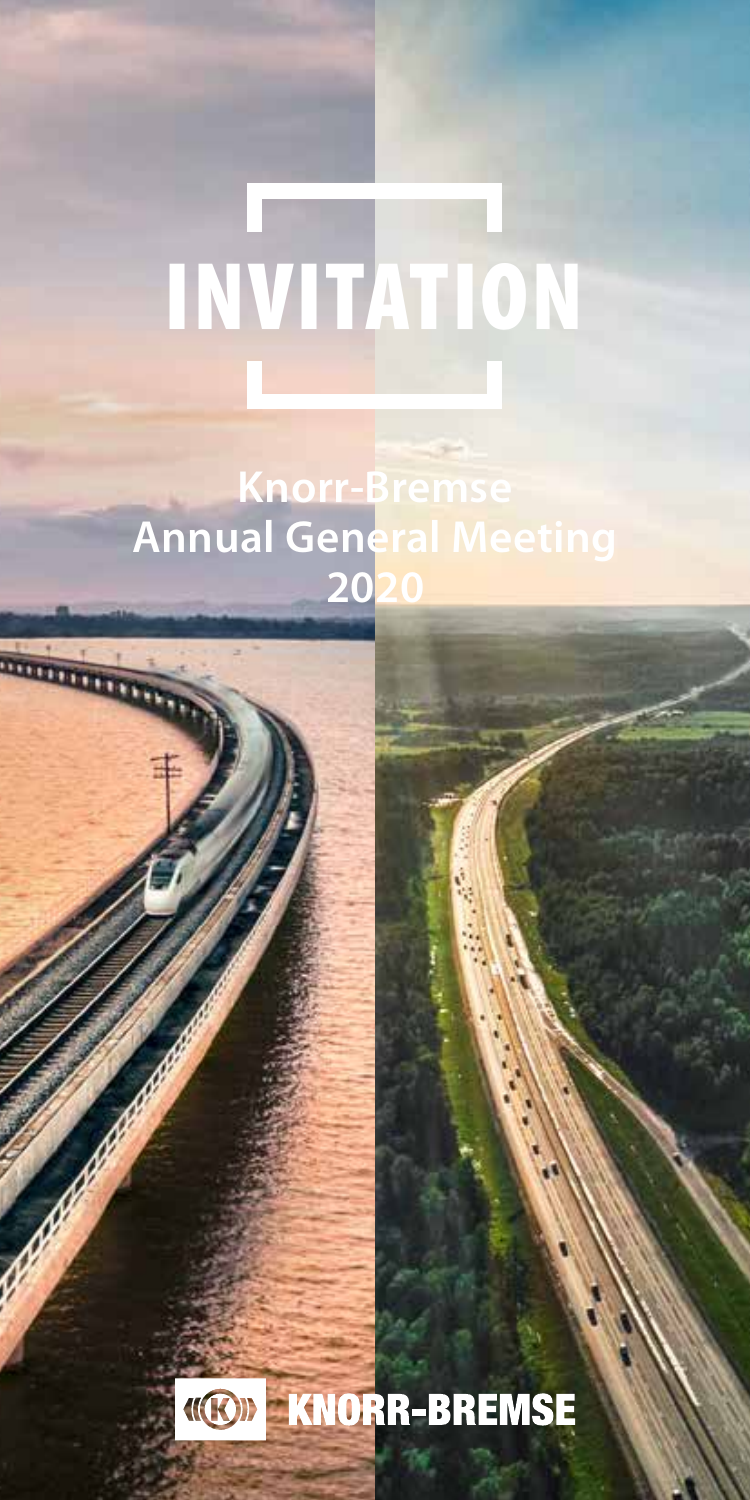

# **KNORR-BREMSE AG**

Munich

German Securities Identification Number (Wertpapier-Kenn-Nummer, "WKN"): KBX100

#### **Notice of Annual General Meeting 2020 of Knorr-Bremse AG on 30 June 2020**

Dear Shareholders,

We hereby invite you to the **Annual General Meeting of Knorr-Bremse AG** on Tuesday, 30 June 2020, at 10:00 a.m. (CEST), which will be held as a virtual Annual General Meeting without physical presence of either shareholders or their authorized representa tives.

The Annual General Meeting will be broadcasted live in video and audio on the internet for shareholders who registered in due time. The shareholders' voting rights will be exercised exclusively by way of postal voting or by issuing powers of attorney to the compa ny-nominated representatives. The place of the Annual General Meeting within the meaning of the German Stock Corporation Act (Aktiengesetz, "**AktG**") is the registered office of the company, Moosacher Straße 80, 80809 München.

# **I. AGENDA**

**1. Presentation of the adopted annual financial statements, the approved consolidated financial statements and the combined management report on Knorr-Bremse AG and the Knorr Bremse Group for the fiscal year 2019 as well as the report of the Supervisory Board for the fiscal year 2019**

The aforementioned documents are available on our website at ir. knorr-bremse.com/agm and will also be explained in detail at the virtual Annual General Meeting.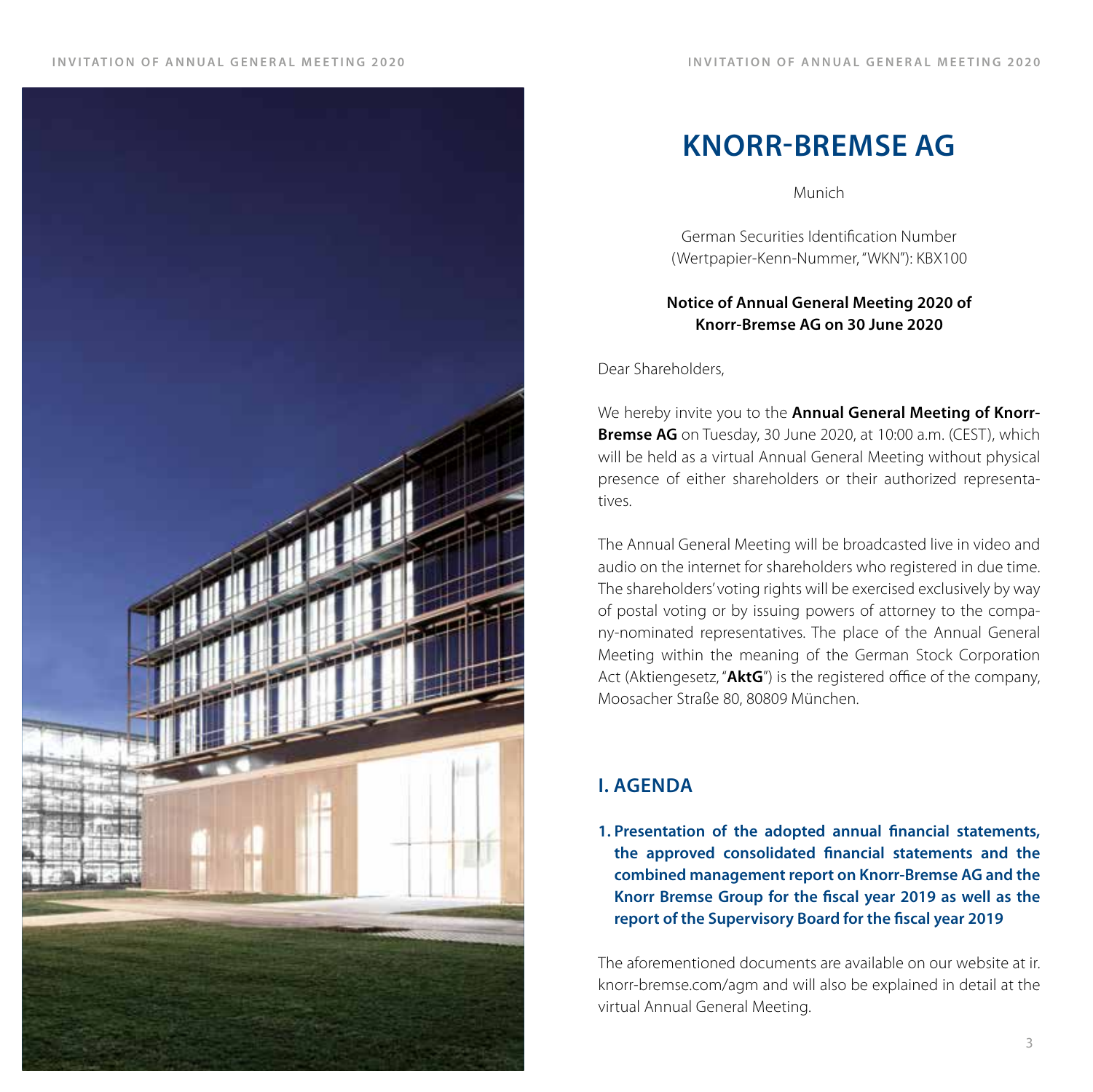The aforesaid documents include the remuneration report, the Corporate Governance Report and the explanatory report in respect of the information to be disclosed pursuant to Sec. 289a (1) and Sec. 315a (1) of the German Commercial Code (Handelsgesetzbuch, "**HGB**") in the version applicable to the annual and consolidated financial statements of 2019.

The Supervisory Board has approved the annual financial statements prepared by the Executive Board and the consolidated financial statements. The annual financial statements have, thus, been adopted pursuant to Sec. 172 sentence 1 AktG. The Annual General Meeting is consequently not required to adopt a resolution on agenda item 1.

#### **2. Appropriation of retained earnings**

The Supervisory Board and the Executive Board propose that an amount of EUR 290,160,000.00 from the unappropriated retained earnings of Knorr-Bremse AG in the total amount of EUR 461,737,200.09 from the expired fiscal year 2019 be used to pay a dividend of **EUR 1.80 per dividend-bearing no-par value share** and to carry forward the balance to new account.

This results in the following appropriation of retained earnings:

| Unappropriated retained earnings: | EUR 461,737,200.09 |
|-----------------------------------|--------------------|
| Distribution to the shareholders: | EUR 290.160.000.00 |
| Profit carried forward:           | EUR 171.577.200.09 |

Pursuant to Sec. 58 (4) sentence 2 AktG, the dividend entitlement falls due for payment on the third business day following the date of the resolution of the Annual General Meeting, i.e. the entitlement falls due on Friday, 3 July 2020.

#### **3. Approval of the acts of the members of the Executive Board**

The Supervisory Board and the Executive Board propose that the acts of the members of the Executive Board that held office in the fiscal year 2019 be ratified for such fiscal year.

#### **4. Approval of the acts of the members of the Supervisory Board**

The Supervisory Board and the Executive Board propose that the acts of the members of the Supervisory Board that held office in the fiscal year 2019 be ratified for such fiscal year.

# **5. Resolution on the appointment of the auditor for the annual financial statements and the consolidated financial statements as well as the auditor for the review of the half-yearly financial report for the fiscal year 2020**

The Supervisory Board proposes that the audit firm KPMG AG, Wirtschaftsprüfungsgesellschaft, Berlin, Munich branch, be appointed to serve as auditor for the annual financial statements and the consolidated financial statements for the fiscal year 2020 and for the review of the half-yearly financial report for the first halfyear of the fiscal year 2020.

The Supervisory Board's proposal is based on the recommendation of its Audit Committee. Both the recommendation of the Audit Committee to the Supervisory Board and the proposal of the Supervisory Board are free from improper influence by a third party. Furthermore, there were no rules imposing restrictions on the selection of a particular auditor or a particular audit firm to conduct the audit.

# **6. Resolution on approval of the system of remuneration for the members of the Executive Board**

Pursuant to Sec. 120a (1) AktG, as amended on 1 January 2020 in accordance with the Act of 12 December 2019 Implementing the Second Shareholder Rights Directive ("**ARUG II**"), the annual general meeting of a listed company adopts a resolution on the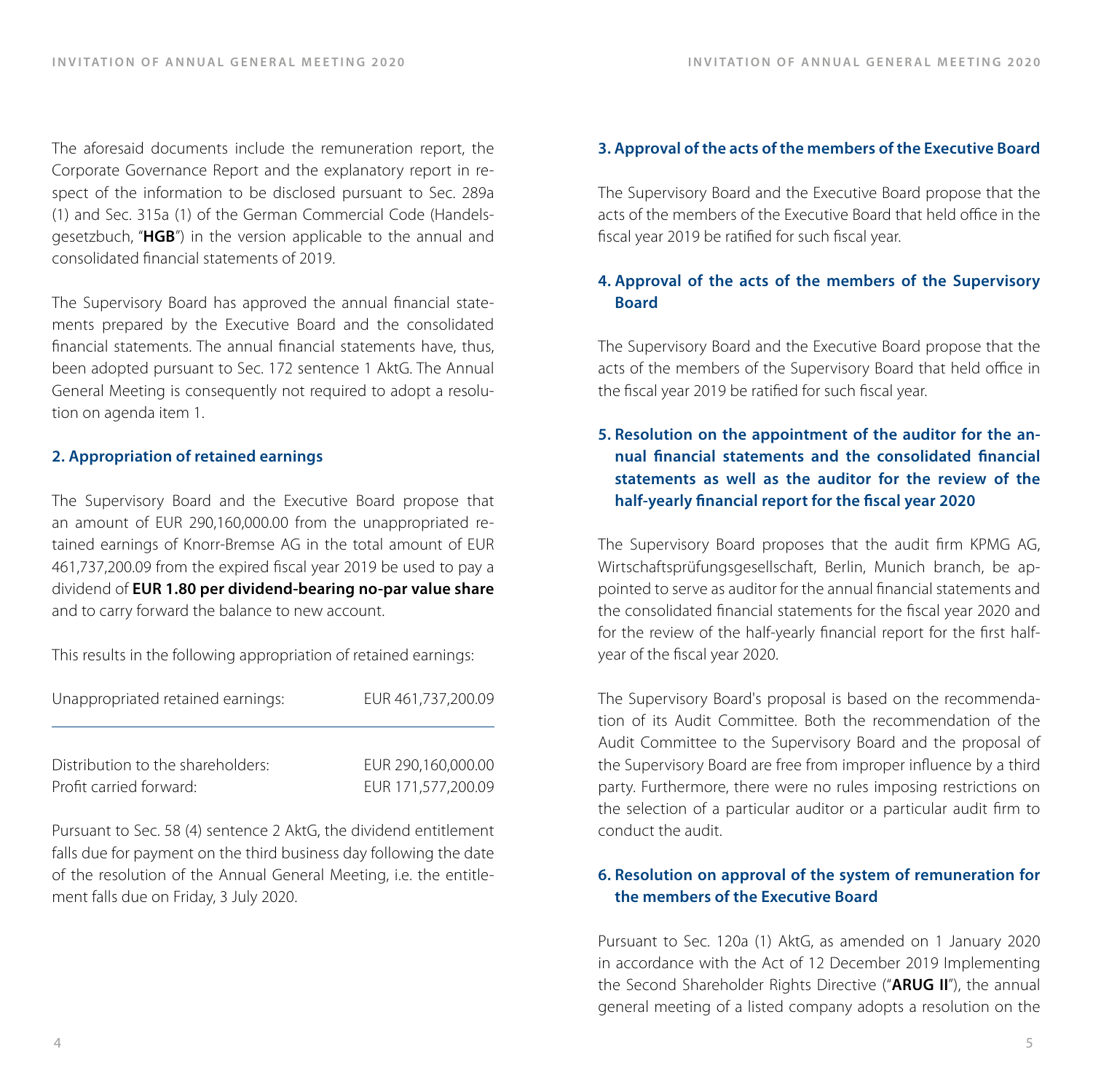approval of the remuneration system for the members of the executive board every time the system is changed materially, but at least every four years.

The Supervisory Board had adopted a new remuneration system for the members of the Executive Board on 10 December 2019 that meets the requirements laid down in ARUG II and takes into account the recommendations made in the revised German Corporate Governance Code.

The Supervisory Board proposes to the Annual General Meeting to approve the remuneration system for the members of the Executive Board resolved by the Supervisory Board on 10 December 2019 and appended to the agenda as an annex to this item 6.

# **7. Resolution on confirmation of the remuneration and on the remuneration system for the members of the Supervisory Board**

Pursuant to Sec. 113 (3) AktG, as amended on 1 January 2020, the annual general meeting of a listed company must adopt a resolution at least every four years on approval of the remuneration and on the remuneration system for the members of the supervisory board.

The remuneration of the members of the Supervisory Board is laid down in Article 18 of the Articles of Association of Knorr-Bremse AG.

Article 18 of the Articles of Association of Knorr-Bremse AG reads as follows:

# **Article 18 Remuneration for the Supervisory Board**

(1) The members of the Supervisory Board, except for the chairperson and the deputy chairpersons, receive a basic compensation of EUR 80,000.00 for the relevant fiscal year of the company; the chairperson of the Supervisory Board receives a basic compensation of EUR 250,000.00 for the relevant fiscal year of the company, and each of the deputy chairpersons receive a basic compensation of EUR 120,000.00 for the relevant fiscal year of the company. For their service on the Supervisory Board committees, compensation is paid as follows:

- (i) EUR 60,000.00 to the chairperson of the executive committee and EUR 20,000.00 to every other member of the executive committee;
- (ii) EUR 60,000.00 to the chairperson of the audit committee and EUR 20,000.00 to every other member of the audit committee.
- (2) Members of the Supervisory Board who have not been a member of the Supervisory Board or of a committee, or who have not acted as chairperson, for a full fiscal year receive compensation pro rata temporis, with each part of a month being rounded up to a full month.
- (3) Compensation is payable after the close of the Annual General Meeting at which the financial statements for the preceding fiscal year are submitted or which resolves on the adoption thereof.
- (4) D&O liability insurance will be taken out for the members of the Supervisory Board of the Knorr-Bremse Group, which will be maintained by the company in its own best interest and will provide for an adequate level of cover. The premiums for this insurance policy will be borne by the company.
- (5) The company will reimburse the members of the Supervisory Board for reasonable expenses incurred by them in the exercise of their office.
- (6) VAT will be reimbursed by the company to the extent that the members of the Supervisory Board are entitled to separately invoice VAT to the company and exercise such right.

Following a detailed review, the Executive Board and the Supervisory Board reached the conclusion that the remuneration provisions for the members of the Supervisory Board are in line with the corporate interests of Knorr-Bremse AG and are reasonable.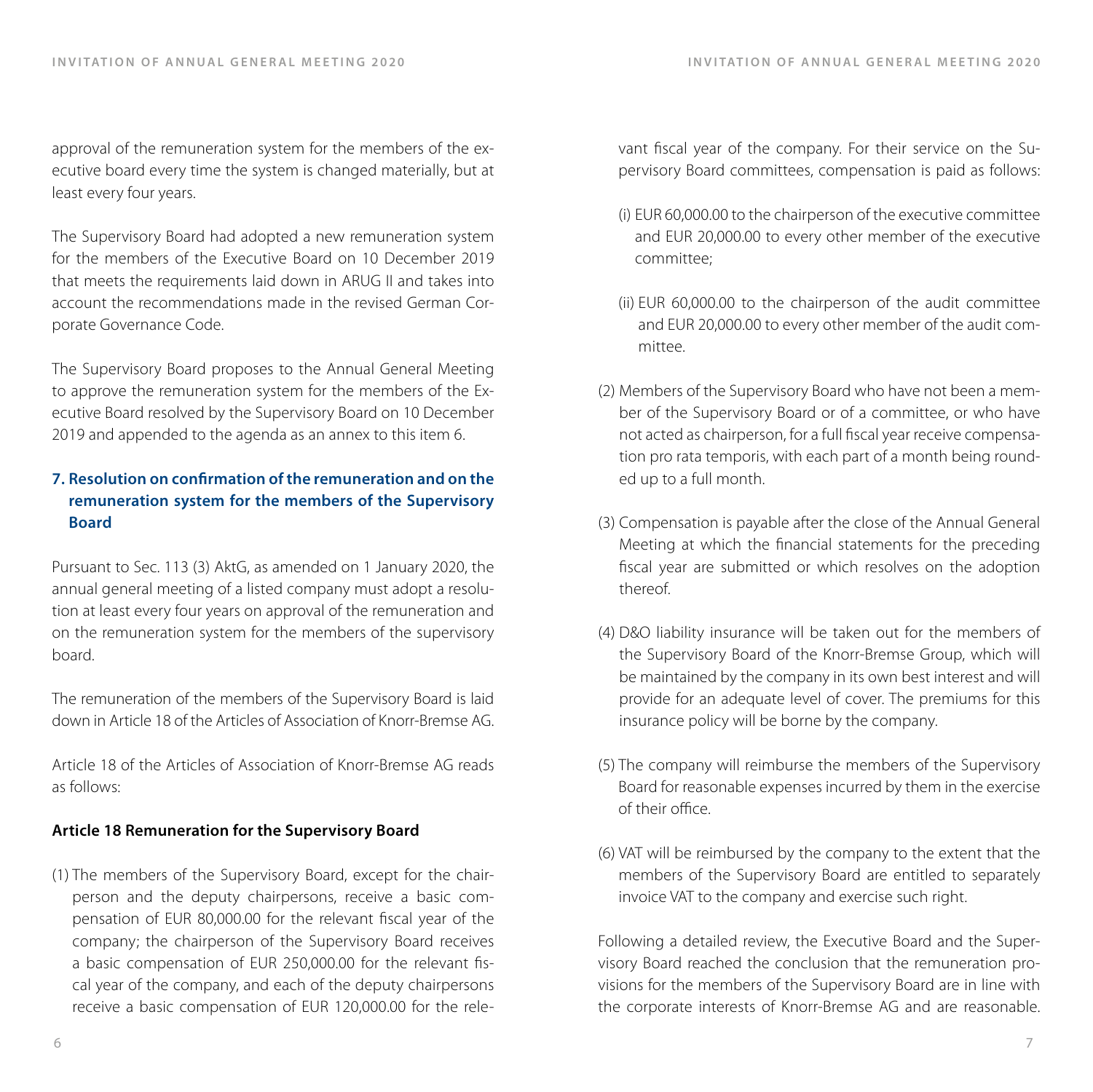The Executive Board and the Supervisory Board therefore propose to the Annual General Meeting that the existing remuneration arrangements for the members of the Supervisory Board be confirmed and that a resolution be adopted approving the Supervisory Board remuneration system appended to the agenda as an annex to this item 7.

#### **8. Supervisory Board Election**

Pursuant to Secs. 95, 96 (1), 101 (1) AktG in conjunction with Secs. 1 (1), 5 (1), 7 (1) sentence 1 no. 1 German Co-Determination Act (Mitbestimmungsgesetz – MitbestG) and Sec. 10 (1) of the Articles of Association, the Supervisory Board is composed of twelve members, consisting of six members to be elected by the shareholders (shareholder representatives) and six members to be elected by the employees (employee representatives).

The members elected by the shareholders Dr. Wolfram Mörsdorf, Wolfgang Tölsner und Georg Weinberg have resigned their mandates with effect from the end of the Annual General Meeting 2020.

Pursuant to Sec. 96 (2) sentence 1 AktG in conjunction with Secs. 1 (1), 5 (1) MitbestG, the Supervisory Board consists of at least 30% women and 30% men. As the shareholder representatives as well as the employee representatives have objected to an overall fulfilment of the minimum quota on the basis of a resolution passed by majority vote to the Chairman of the Supervisory Board, the minimum quota for this election must be fulfilled separately by the shareholder representatives and the employee representatives. In order to comply with the minimum quota requirement pursuant to Sec. 96 (2) sentence 1 AktG, the shareholder as well as the employee side must each include two women and two men. After termination of the mandates of the departing members, the shareholders' side of the Supervisory Board of the Company still includes two women and one man. The following resolution proposal provides the election of three men. In case of the election of the proposed candidates, the shareholders' side would therefore consist of two women and four men. Thus, the resolution proposal fulfils the minimum quota of Sec. 96 (2) AktG.

Based on the recommendation of its Nomination Committee the Supervisory Board proposes the election of

- Dr. Thomas Enders, President of the German Council on Foreign Relations, place of residence: Tegernsee
- Heinz Hermann Thiele, entrepreneur, place of residence: Munich
- Dr. Theodor Weimer, Chairman of the Executive Board of Deutsche Börse AG, place of residence: Wiesbaden

as shareholder representatives in the Supervisory Board with effect from the end of the company's Annual General Meeting on 30 June 2020. Pursuant to Sec. 10 (2) sentence 3 of the Articles of Association the appointment is made for the remainder of the original term of office of the departing members, i.e. for a term of office until the end of the Annual General Meeting in 2021.

The nomination takes into account the objectives adopted by the Supervisory Board on 12 July 2018 for its composition and aims at fulfilling the simultaneously adopted competency profile for the entire body.

Further information on the nominated candidates can be found in the annex to agenda item 8. The elections shall be conducted as individual elections.

# **9. Amendment of the Articles of Association in Sec. 21 (1) sentence 2 (proof of share ownership)**

The prerequisites for the transmission of notifications to shareholders, the requirements for attendance at the Annual General Meeting and the exercise of voting rights as well as the rules for the exercise of voting rights by credit institutions and commercial proxy services were amended by the Act Implementing the Second Shareholder Rights Directive (ARUG II). According to the amended Sec. 123 (4) sentence 1 AktG, in the case of bearer shares of listed companies, the proof of the last intermediary pursuant to the newly introduced Sec. 67c (3) AktG shall in future suffice for attendance at the Annual General Meeting or the exercise of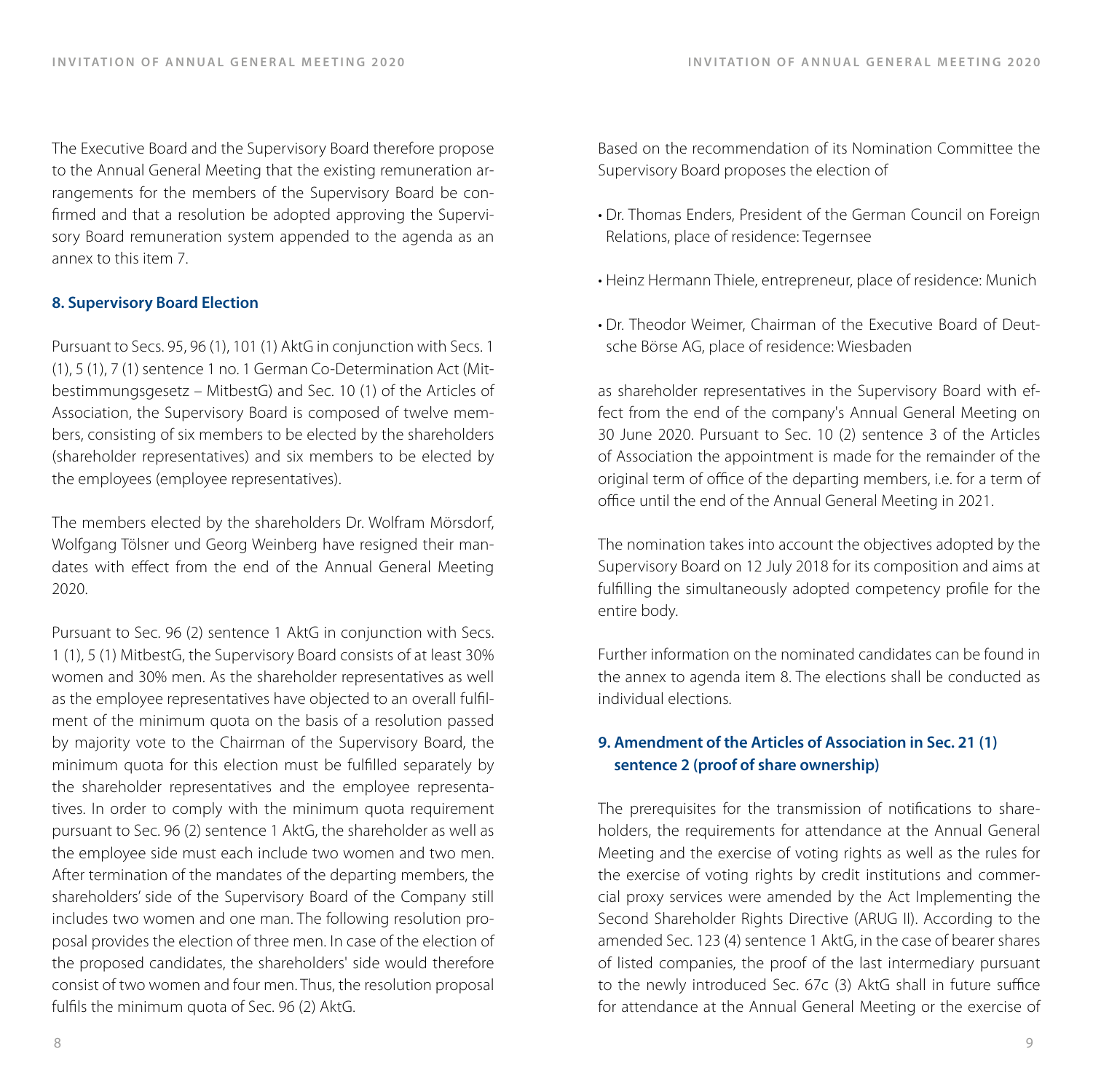voting rights. Sec. 21 (1) sentence 2 of the Articles of Association still refers to the previous legislation and requires a confirmation of the shareholding issued by the depository institution.

ARUG II entered into force on 1 January 2020. The newly introduced Secs. 67a et seq. AktG shall become applicable only from 3 September 2020 and for the first time to Annual General Meetings convened after 3 September 2020. The changes will therefore become applicable before the Company's Annual General Meeting in 2021. In order to avoid a deviation from the regulations in the Articles of Association and the law, the amendment of the Articles of Association shall already be resolved upon now. The Executive Board shall ensure by a corresponding submission to the commercial register, that the amendment to the Articles of Association shall become effective only after 3 September 2020. Therefore, the Executive Board and the Supervisory Board propose the following resolution:

Sec. 21 (1) sentence 2 of the Articles of Association is restated as follows:

"Proof of shareholding must be provided by the last intermediary; the proof must refer to the beginning of the 21st day before the Annual General Meeting."

The Executive Board is instructed to apply for registration of the amendment of Sec. 21 (1) sentence 2 of the Articles of Association in the commercial register in accordance with the above in such a way that the registrations are made as soon as possible after 3 September 2020.

# **II. ANNEXES TO THE AGENDA**

**Annex to agenda item 6 - Remuneration system for the members of the Executive Board**

**A. Principal features of the remuneration system and contribution to the promotion of the business strategy and the long-term development of Knorr-Bremse AG.**

The remuneration system for the members of the Executive Board makes an essential contribution to the promotion and implementation of Knorr-Bremse AG's corporate strategy of growing stronger than the market and continuously achieving a first-class margin. Added value is created for customers, employees and shareholders by defining performance criteria relating to the long-term and sustainable success of the company, for which ambitious annual and multiyear targets are set.

The remuneration system creates incentives which are in line with and support the corporate strategy. The short-term variable remuneration is based on the financial performance criteria turnover, earnings before interests and taxes (EBIT) and net working capital, as well as quality. Thus, the focus of the Executive Board's actions on profitability and further growth is strengthened. The short-term variable remuneration is additionally oriented toward non-financial performance criteria. This supports the further strategic development of the company, which also includes social and environmental aspects and pays attention to developing the company in a sustainable manner.

Already in the course of the successful IPO in October 2018, the Executive Board remuneration system oriented itself more closely to the requirements of the shareholders and the market practice in listed companies. It had already been announced in the prospectus that the long-term variable remuneration was to be linked to the share value. This development is being continued with the remuneration system that is currently being proposed.

In order to link the remuneration to the long-term development of the company, the long-term variable remuneration comprises an essential part of the total remuneration. With a term of four years and an annual payment, the corporate development is observed over multiyear cycles. A combination of internal and external performance criteria takes the stakeholder, as well as the stakeholder's approach, into account. The comparison with competitors creates incentives for long-term profitability and further operative development, as well as for the implementation of strategically relevant projects, such as attaining technology leadership through R&D expertise.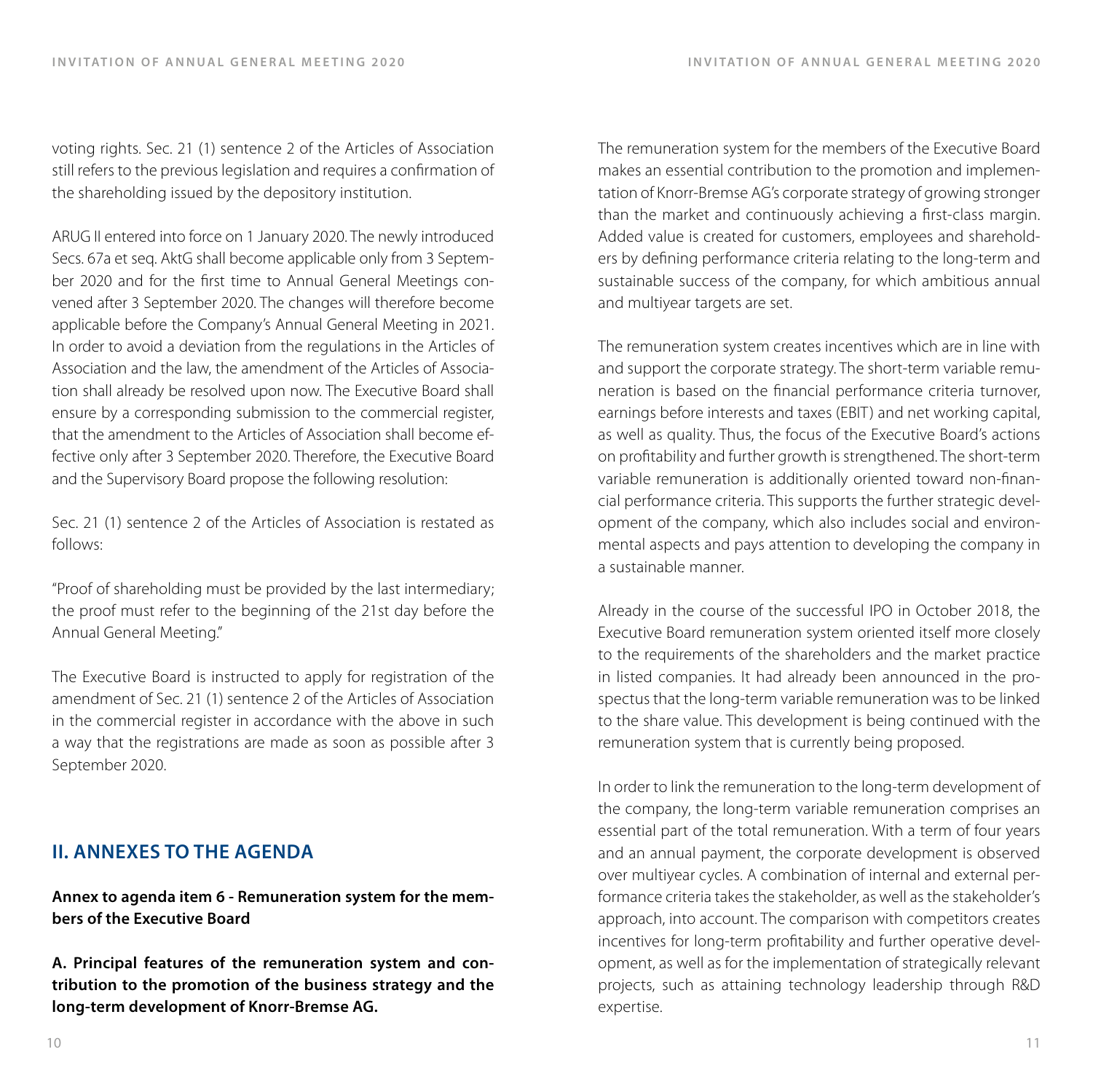In order to further harmonize the interests of the Executive Board and the shareholders and to strengthen a long-term and sustainable development of Knorr-Bremse AG, the members of the Executive Board are obliged to acquire shares in Knorr-Bremse AG and hold them for the duration of their appointment.

The structure of the remuneration system for the members of the Executive Board is clear and comprehensible. It meets the requirements set out in the AktG, as amended by the Act of 12 December 2019 Implementing the Second Shareholder Rights Directive (Federal Law Gazette, Part I 2019, no. 50 of 19 December 2019), and takes into account the recommendations of the German Corporate Governance Code (GCGC) in the version resolved by the Government Commission on the German Corporate Governance Code on 16 December 2019.

The remuneration system will apply as of 1 January 2020 for the members of the Executive Board Mr Eulitz, Dr Laier and Dr Wilder, as of 1 August 2020 for Mr Weber, as well as to all new service agreements with members of the Executive Board and to extensions of service agreements.

#### **B. Specifics of the remuneration system**

#### **I. Remuneration components**

# **1. Overview of the remuneration components and their relative share of the remuneration**

The remuneration of the members of the Executive Board shall comprise fixed and variable components. The fixed components are the fixed annual salary, fringe benefits and the pension contribution. The variable components are the short-term variable remuneration ("**STI**") and the long-term variable remuneration ("**LTI**"). The remuneration system also includes share ownership guidelines for the members of the Executive Board ("**SOG**").

| Remuneration<br>components                | Basis of calculation/parameters                                                                                                                                                                                 |                                                                                                                                                                                                                                 |
|-------------------------------------------|-----------------------------------------------------------------------------------------------------------------------------------------------------------------------------------------------------------------|---------------------------------------------------------------------------------------------------------------------------------------------------------------------------------------------------------------------------------|
| Non-<br>performance-related<br>components |                                                                                                                                                                                                                 |                                                                                                                                                                                                                                 |
| Fixed annual salary                       | · Fixed contractual remuneration, paid out in twelve<br>monthly instalments                                                                                                                                     |                                                                                                                                                                                                                                 |
| Fringe benefits                           | • Essentially, the granting of a private use of the company<br>car, insurances (accident insurance, D&O insurance),<br>reimbursement of the employer's contribution toward<br>health and nursing care insurance |                                                                                                                                                                                                                                 |
| Pension contribution                      | • Annual sum for old-age pension purposes<br>· No additional company pension scheme shall be granted.                                                                                                           |                                                                                                                                                                                                                                 |
| Performance-related<br>components         |                                                                                                                                                                                                                 |                                                                                                                                                                                                                                 |
|                                           | Type of<br>plan                                                                                                                                                                                                 | • Target bonus                                                                                                                                                                                                                  |
|                                           | Limitation<br>of the<br>payout<br>amount                                                                                                                                                                        | • 180% of the target amount<br>(Chairman of the Executive Board, "CEO")<br>• 200% of the target amount<br>(Executive Board member "EBM")                                                                                        |
| Kurzfristige variable<br>Vergütung (STI)  | Performan-<br>ce criteria                                                                                                                                                                                       | • Turnover, EBIT and net working capital<br>(each 30%)<br>• Quality (10%)<br>• Modifier (0.8-1.2) to assess the individual<br>and collective performance of the Executive<br>Board, as well as of stakeholder targets           |
|                                           | Payment                                                                                                                                                                                                         | . In the month after the approval of the<br>consolidated financial statement                                                                                                                                                    |
|                                           | Type of<br>plan                                                                                                                                                                                                 | · Performance Share Plan                                                                                                                                                                                                        |
| Langfristige variable<br>Vergütung (LTI)  | Limitation<br>of the<br>payout<br>amount                                                                                                                                                                        | • 180% of the target amount (CEO)<br>• 200% of the target amount (EBM)                                                                                                                                                          |
|                                           | Perfor-<br>mance<br>criteria                                                                                                                                                                                    | · Earnings per share - EPS (50 %)<br>• Relative total shareholder return - TSR (50 %)<br>Comparison with MDAX, selected compa-<br>nies in the "rail and truck" industry, as well as<br>"high quality European Industrial Goods" |
|                                           | Payment                                                                                                                                                                                                         | . In the month after the approval of the<br>consolidated financial statement for the last<br>fiscal year of the 4-year Performance Period.                                                                                      |
| Other                                     |                                                                                                                                                                                                                 |                                                                                                                                                                                                                                 |
| Share ownership<br>obligation             | Executive Board                                                                                                                                                                                                 | • Obligation to acquire shares in Knorr-Bremse AG in the<br>amount of a fixed gross annual salary within four years and<br>to keep them for the duration of the membership in the                                               |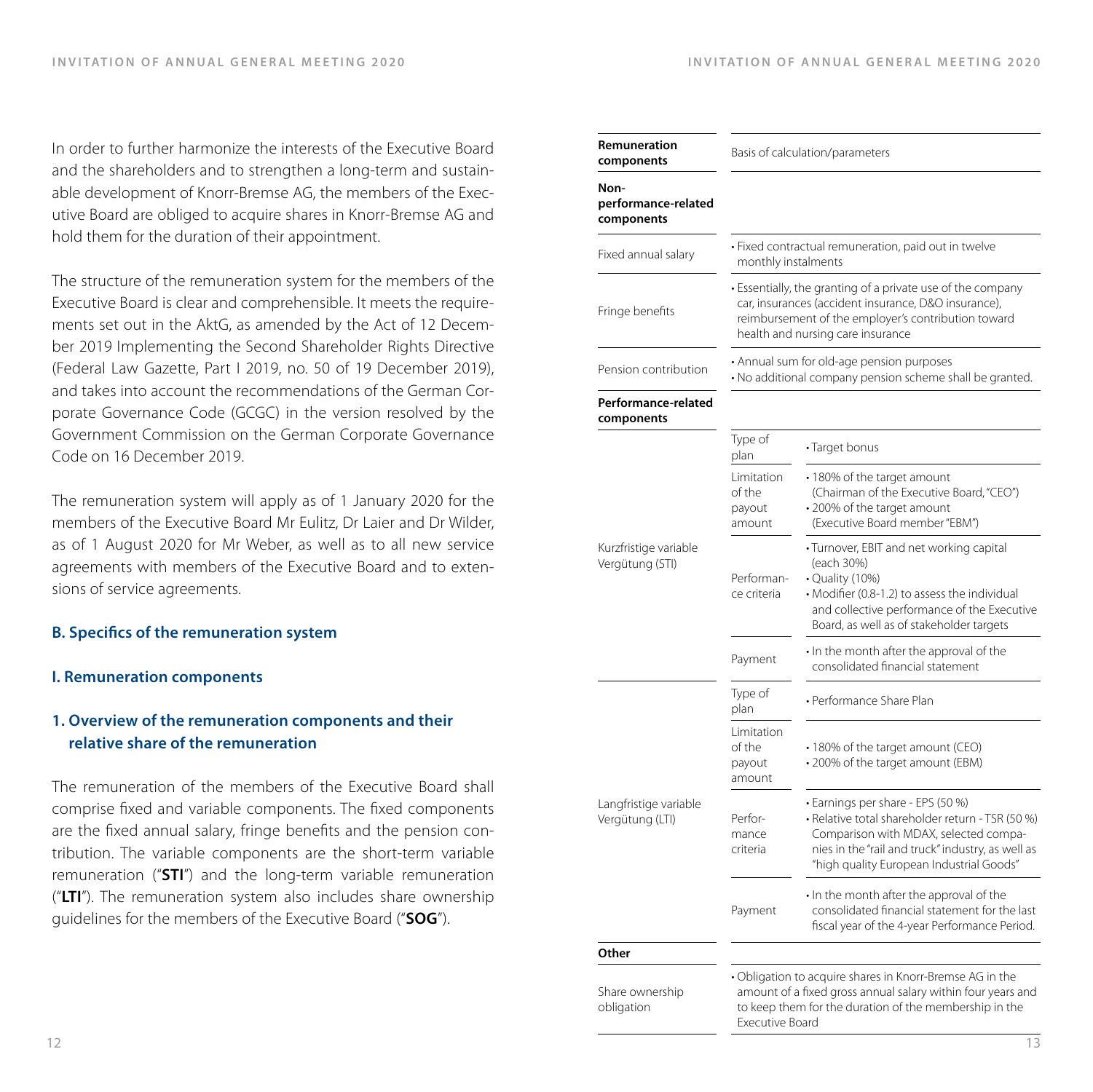The Supervisory Board shall determine a specific target total remuneration on the basis of the remuneration system for each member of the Executive Board, which must be in an appropriate relationship to that member's tasks and services, as well as the situation of the company and does not exceed the normal remuneration without more ado. The target total remuneration shall comprise the total of all of the remuneration components which are relevant for the total remuneration. For STI and LTI the target amount will be factored in if the target achievement is 100%. The share of the long-term variable remuneration in the target total remuneration exceeds the share of the short-term variable remuneration in the target total remuneration. The relative shares of the fixed and variable remuneration components are described below in relation to the target total remuneration.

| CFO: 32%<br>FBM 44 % - 47%                                               | CFO: 27%<br>FBM 23 % -24%                                    | CFO:41%<br>EBM 30 % - 32%                |
|--------------------------------------------------------------------------|--------------------------------------------------------------|------------------------------------------|
| Non-performance-related<br>components/<br><b>Fixed remuneration</b>      | Non-performance-related components/<br>Variable remuneration |                                          |
| Fixed annual salary incl.<br>fringe benefits and<br>pension contribution | Short-term variable<br>remuneration (STI)                    | Long-term variable<br>remuneration (LTI) |
| Annual payout                                                            |                                                              | Payout after<br>four years               |

For the Chairman of the Executive Board the fixed remuneration (fixed annual salary, pension contribution and fringe benefits) shall account for approximately 32% and the variable remuneration for approximately 68% of the target total remuneration. The STI (target amount) shall account for approximately 27% and the LTI (target amount) for approximately 41% of the target total remuneration.

For the members of the Executive Board, the fixed remuneration (fixed annual salary, pension contribution and fringe benefits) shall account for approximately 44% to 47% and the variable remuneration for approximately 53% to 56% of the target total remuneration. The STI (target amount) shall account for approximately 23% to 24% and the LTI (target amount) for approximately 30% to 32% of the target total remuneration.

In future fiscal years these shares can vary slightly due to developments in the cost of fringe benefits contractually agreed on and for newly-appointed members of the Executive Board, if any. Moreover, these shares can vary if any payments are granted on the occasion of newly-appointed members of the Executive Board taking up their office.

#### **2. Fixed remuneration components**

The members of the Executive Board shall receive a fixed annual salary payable in twelve monthly instalments. Additionally, fringe benefits shall be granted: Knorr-Bremse AG shall provide each member of the Executive Board with a company car for private use. The members of the Executive Board are also included in the D&O insurance policy taken out by Knorr-Bremse AG, and the employer's contribution towards health and nursing care insurance shall be reimbursed. Additionally an accident insurance policy (death and invalidity) shall be taken out for the members of the Executive Board at Knorr-Bremse AG's expense. For pension purposes, the members of the Executive Board shall receive an annual pension contribution, payable at the end of the respective fiscal year. Besides that, no company pension scheme shall be granted. In individual cases, the Supervisory Board can grant further payments on the occasion of a new member of the Executive Board taking up office in the first or second year of his/her appointment. A payment of this kind can serve to make up for, e.g., variable compensation that a member of the Executive Board loses in his/her previous position as a result of moving to Knorr-Bremse AG.

#### **3. Variable remuneration components**

The variable remuneration components are described below. Thereby, the connection between the achievement of the performance criteria and the amount of variable remuneration that is paid out, as well as when and in what form the members of the Executive Board can dispose of the variable remuneration sums that are paid out, are explained.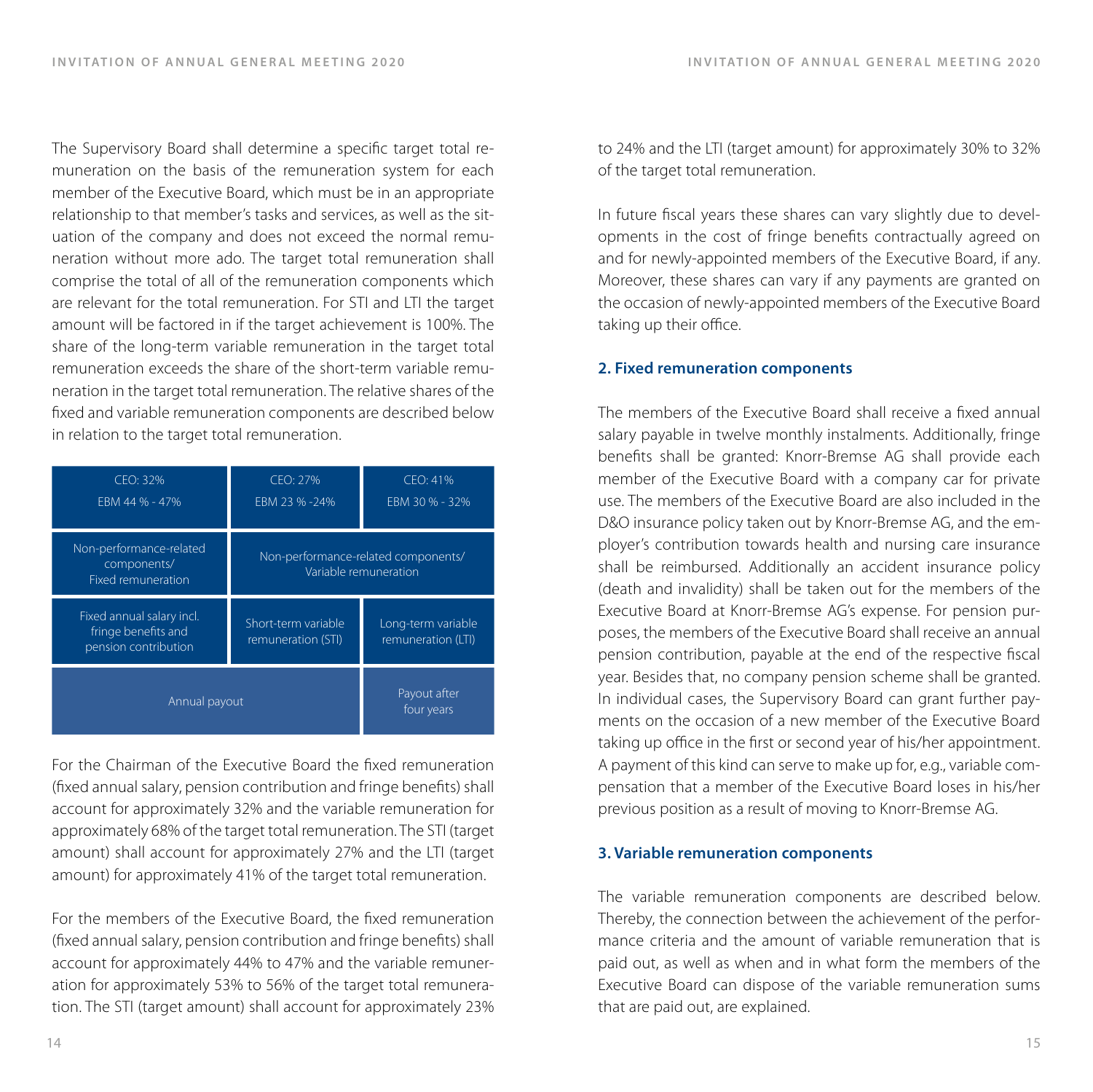#### **STI**

The STI is a performance-based bonus with a one-year assessment period. In the first step, the STI depends on financial performance criteria. As the second step, the Supervisory Board uses a modifier to take into account the individual performance of the respective member of the Executive Board, the collective performance of the Executive Board as a whole, and the achievement of stakeholder targets.



The four financial performance criteria for the calculation of the amount of the STI payout are: turnover, earnings before interests and taxes ("**EBIT**") and net working capital, each of which is weighted at 30% and the performance criterion quality with a 10% weighting.

The direct connection with the financial performance criteria secures the strategic orientation of the variable remuneration. These financial performance criteria are not only used on the group level, but also serve to provide strategic orientation of the business activity in the individual business units.

- The turnover is the turnover reported in the approved and audited consolidated financial statements of the company. It is a central element of the implementation of the profitable growth strategy and value proposition of Knorr-Bremse AG of growing stronger than the market.
- The EBIT is the profit reported in the approved and audited consolidated financial statements of the company after depreciation of tangible and intangible assets. The EBIT reflects the earning power of the company and the value proposition of continuously achieving a first-class margin.
- The net working capital is defined as the total of netting inventories, trade receivables and contractual assets, minus trade debts, and contractual liabilities. A systematic net working capital management strengthens the internal financial capacity and financial commitment, which benefit the balance-sheet structure and profitability.
- The financial performance criterion of quality puts the focus on the operational activities of the business units, such as "cost of poor quality".

The values shown in the approved and audited consolidated financial statements of Knorr-Bremse AG shall serve as a basis for calculating the target achievement with regard to each of the performance criteria: turnover, EBIT and net working capital.

Depending on the tasks of the respective member of the Executive Board, the financial performance criteria shall be determined with regard exclusively to the overall group (Chairman of the Executive Board and CFO) or 50% with regard to the overall group and 50% with regard to the business unit for which the respective member of the Executive Board is responsible (Rail Vehicle Systems or Commercial Vehicle Systems).

Before the beginning of each fiscal year, the Supervisory Board shall define the targets for the individual performance criteria, which are derived from the budget plan. After the fiscal year has elapsed, the total target achievement will be calculated on the basis of the target achievement for the individual performance criteria. In order to calculate the target achievement for the four performance criteria, the Supervisory Board shall compare, for each performance criterion, the actual value with the targets (budgeted value) of the respective fiscal year. The ratio of the value achieved to the target value defined by the Supervisory Board in each case (in percent) reflects the respective target achievement and – for the financial performance criteria turnover, EBIT and quality – results in the following target achievement, whereby values between the points mentioned are interpolated linearly: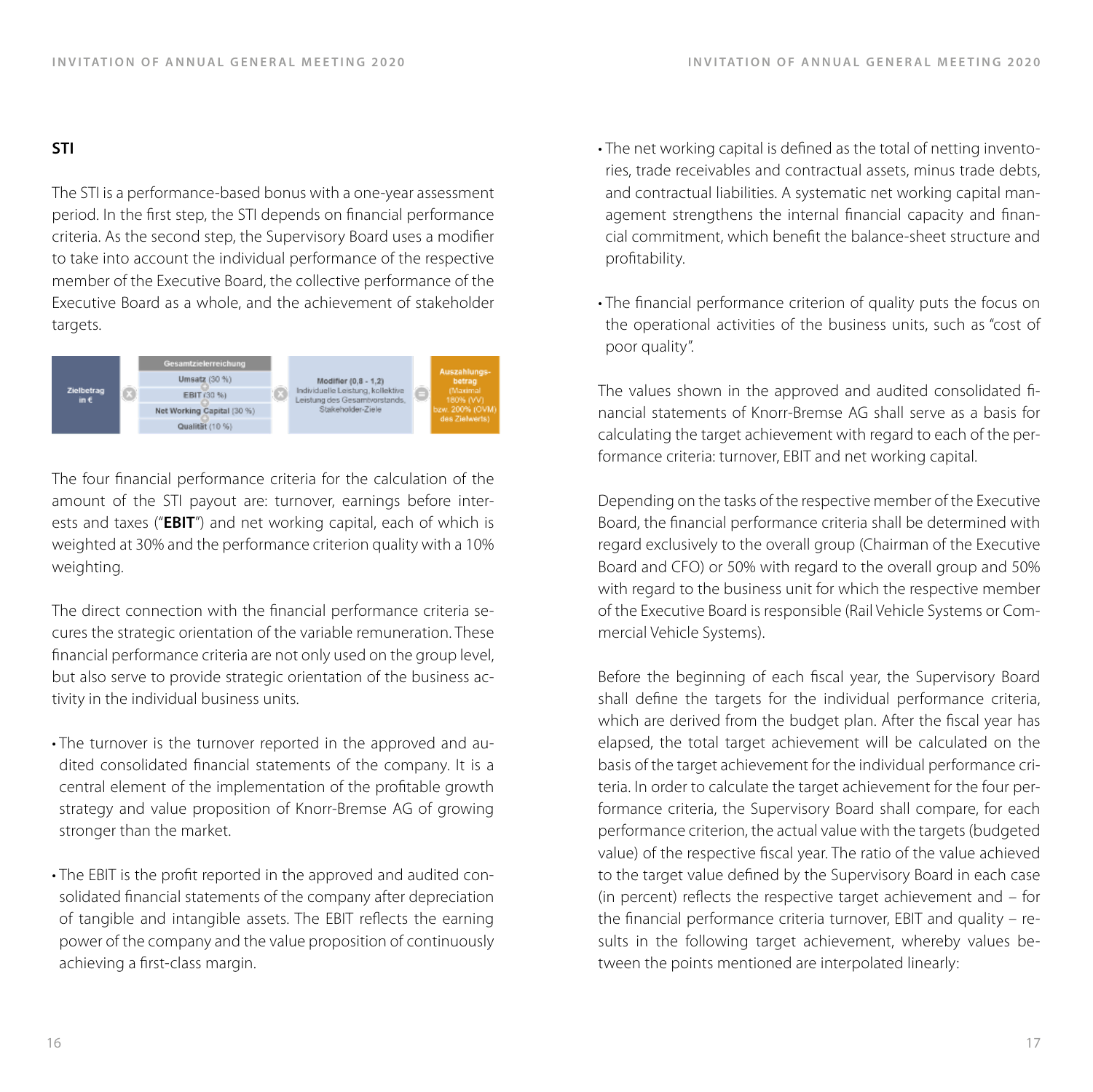| <b>Target</b>  | Target achievement |
|----------------|--------------------|
| 80%<br>$\,<\,$ | 0%                 |
| 80%            | 50%                |
| 100%           | 100%               |
| 120%           | 200%               |
| >120%          | 200%               |

For the financial performance criterion net working capital, this applies in reverse, i.e. a ratio of 120 % or more results in target achievement of 0 % and a ratio of 80 % or less results in target achievement of 200 %.

The total target achievement (TA) is calculated from the financial performance criteria using the following formula:

# **Total target achievement = Target achievement turnover x 30% + target achievement EBIT x 30% + target achievement net working capital x 30% + target achievement quality x 10%**

In addition to the financial performance criteria, the Supervisory Board shall define the non-financial performance criteria and their weighting, which will be used to assess the individual performance of the member of the Executive Board, the performance of the Executive Board as a whole, and the achievement of stakeholder and ESG targets.

- Possible performance criteria for assessing the individual performance of a member of the Executive Board are, e.g., important strategic achievements in his/her area of responsibility or individual contributions towards important projects spanning multiple areas of responsibility.
- Possible performance criteria for assessing the collective performance of the overall Executive Board are, e.g., the manner in which the members of the Executive Board have worked together or a long-term strategic, technical or structural development of the company.

• In terms of stakeholder targets, the Supervisory Board can, for instance, set performance criteria in the areas of "safety, health and environment" or diversity. In particular, the United Nations' objectives of sustainable development, to which Knorr-Bremse AG is committed, or the Knorr-Bremse 2030 Climate Strategy, can also be taken into consideration as criteria.

The individual modifier shall be determined by the Supervisory Board at its due discretion, depending on the degree of performance of the non-financial performance criteria for the assessment of the individual performance of the member of the Executive Board, for the assessment of the performance of the Executive Board as a whole and for the assessment of the achievement of stakeholder targets. The individual modifier can be between 0.8 and 1.2. The targets and the assessment of the extent to which the targets were achieved shall be explained subsequently in the remuneration report for the respective fiscal year.

The total target achievement, as calculated from the financial performance criteria, multiplied by the modifier (0.8 to 1.2) and the defined target value in euro, shall produce the amount of the payout. For the members of the Executive Board the annual STI payout shall be limited to a maximum of 200% of the target amount and for the Chairman of the Executive Board to a maximum of 180% of the target amount. The STI payout shall be due for payment in the month after the approval of the consolidated financial statement of Knorr-Bremse AG for the fiscal year relevant for the STI.

The financial and the non-financial performance criteria may not be changed subsequently. Should any extraordinary events or developments occur, e.g. the acquisition or sale of a part of the company, the Supervisory Board shall be entitled to adjust the terms of the STI plan temporarily at its reasonable discretion.

Where an appointment begins or ends in the course of a fiscal year, the target amount shall be reduced pro rata temporis based on the date when the appointment begins/ends. Where a service agreement ends with a notice period, the target amount shall be reduced pro rata temporis based on the date when the notice period ends. Should the service agreement come to an end, the STI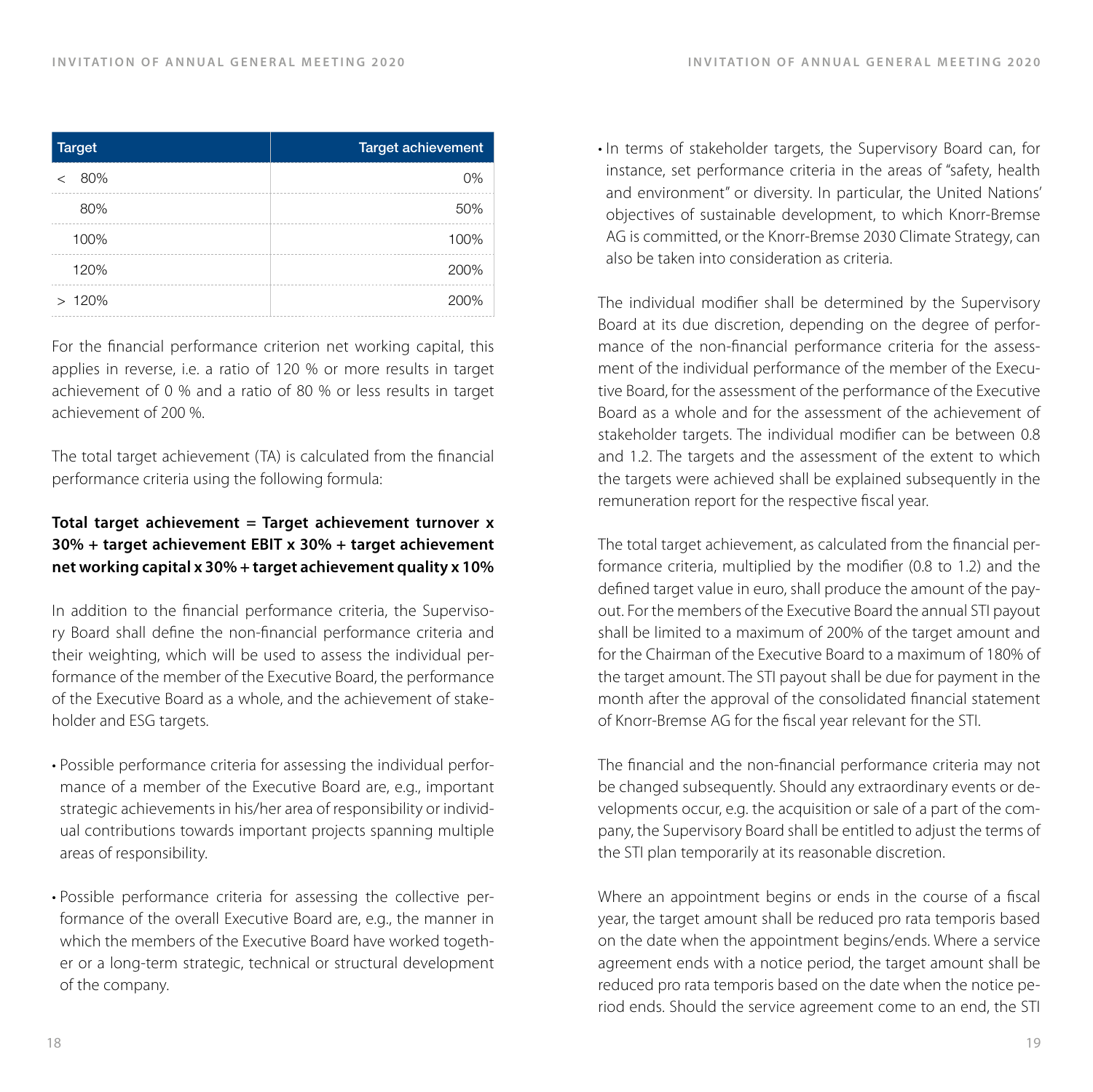for the current fiscal year shall be calculated in accordance with the general STI rules and paid out at the regular point in time.

# **LTI**

The LTI is structured as a performance share plan under which virtual shares in Knorr-Bremse AG are granted in annual tranches. Each tranche of the performance share plan shall have a term of four years ("**Performance Period**").

Each Performance Period begins on 1 January of the first fiscal year of the Performance Period ("**Granting Fiscal Year**") and ends on 31 December of the third year following the Granting Fiscal Year.

At the beginning of a Granting Fiscal Year the members of the Executive Board shall be allocated a provisional number of virtual shares (Performance Share Units), calculated as the ratio of the individual target amount agreed in the service agreement to the average XETRA closing price of Knorr-Bremse AG shares over the 60 trading days prior to the first day of the Granting Fiscal Year.

After the end of the Performance Period, the target achievement for the LTI shall be calculated and the amount of the payout for each member of the Executive Board shall be determined in accordance with the target achievement.



The relevant performance criteria for the Performance Share Plan shall be the following: the total shareholder return ("**TSR**") of Knorr-Bremse AG as compared to the respective TSR of companies from three comparison groups ("**Relative TSR**") and the development of the earnings per share ("**EPS**"). The combination of an internal, financial performance criterion (EPS) and an external, capital market-oriented criterion (TSR) orients the LTI to the long-term development of the company both internally and externally.

The EPS is the basic earnings per share after tax from continuing operations reported in the approved and audited consolidated financial statements of Knorr-Bremse AG. The EPS takes two strategic fields of Knorr-Bremse AG into account: further profitable growth strategy and consistent efficiency and excellence.

The target achievement for the EPS performance criterion shall be determined by comparing the average actual value of the EPS and the strategic target value of the EPS during the Performance Period. The quotient of the average actual EPS value to the strategic target value of the EPS (in percent) reflects the EPS target fulfilment and produces the following target achievement, whereby values between the designated points are interpolated linearly:

| <b>EPS</b> Target fulfilment | <b>Target achievement</b> |
|------------------------------|---------------------------|
| 80%<br>✓                     | 0%                        |
| 80%                          | 50%                       |
| 100%                         | 100%                      |
| 140%                         | 200%                      |
| >140%                        | 200%                      |

The TSR designates the share price performance in consideration of fictitiously reinvested dividends and all capital measures and reflects the growth in the company's value from the shareholder's point of view. In order to take the competitive position of Knorr-Bremse AG into consideration and incentivise the strategy of sustainable growth above the market, the TSR of Knorr-Bremse AG is compared with that of relevant comparable companies.

- All companies that belong to the MDAX during an entire Performance Period (not including Knorr-Bremse AG)
- Selected companies in the "rail and truck" industry (currently: Alstom S.A., Cummins, Inc., Haldex AB, Jost AG, Navistar, Inc., Paccar, Inc., SAF-Holland S.A., Stadler Rail AG, Vossloh AG, TRATON SE)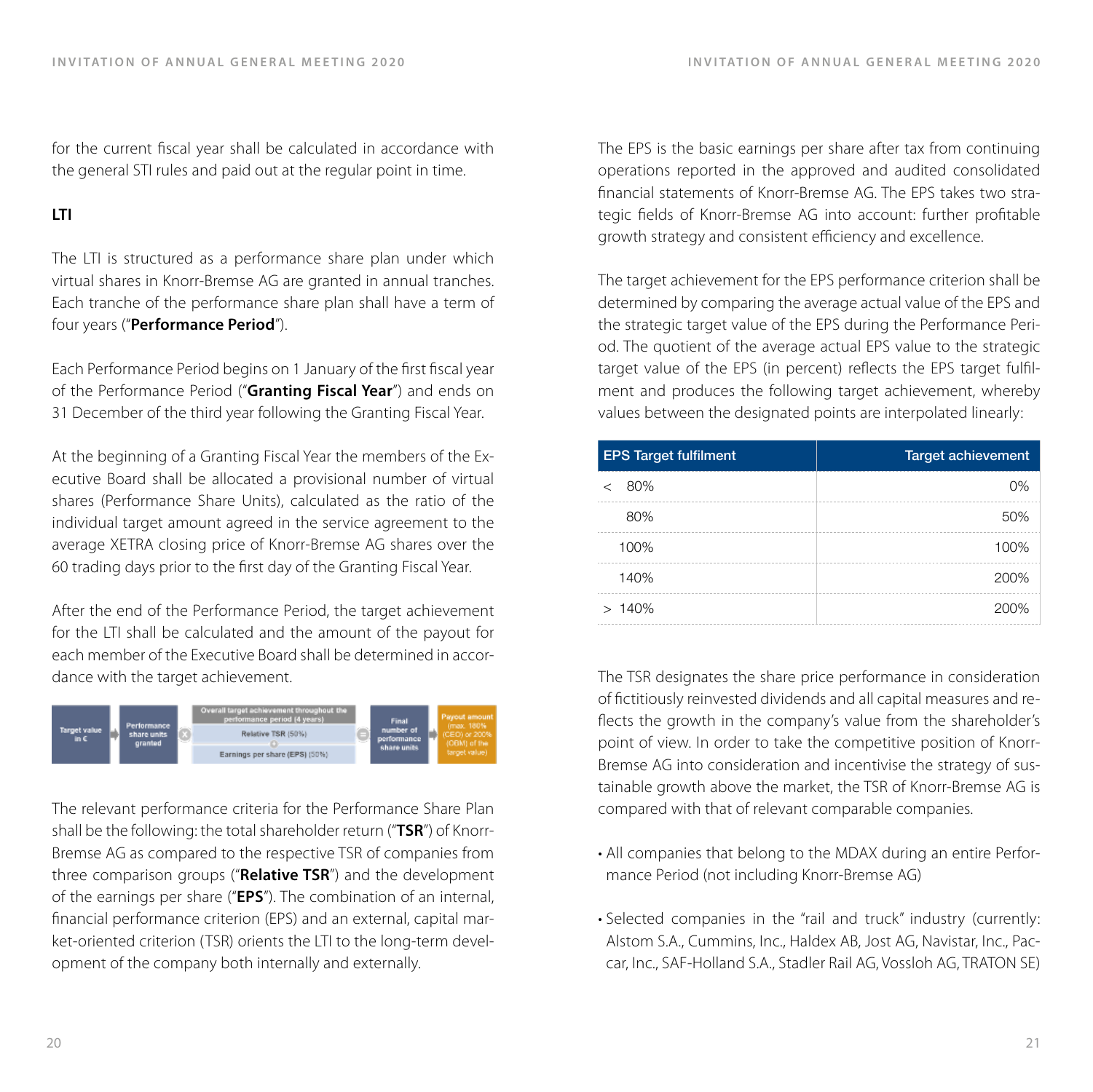• Selected companies in the "high quality European Industrial Goods" industry (currently: Alfa Laval A.B., Atlas Copco A.B., Kone Corporation, Legrand S.A., MTU Aero Engines AG, NORMA Group SE, Rotork plc., Safran S.A., Schindler Aufzüge AG, Stabilus S.A.)

The Supervisory Board shall be entitled to unilaterally adjust the comparison group for future tranches prior to the commencement of the respective Performance Period.

In order to ascertain the extent to which the target relating to the TSR development of Knorr-Bremse AG in relation to the comparable companies has been achieved, the relative TSR rank achieved by Knorr-Bremse AG within the respective comparison group (ranking) shall be calculated, with the average relative rank across all three comparison groups being determined on the basis of this. The average relative rank results in the target achievement as follows, whereby values between the designated points are interpolated linearly:

| Average relative rank   | <b>Target achievement</b> |
|-------------------------|---------------------------|
| $<$ 25. percentile rank | 0%                        |
| 25. percentile rank     | 50%                       |
| 50. percentile rank     | 100%                      |
| 75. percentile rank     | 200%                      |
| $> 75.$ percentile rank | 200%                      |

The overall target achievement shall be calculated using the following formula:

### **Total target achievement = Target achievement for TSR x 50% + target achievement for EPS x 50%**

The final number of virtual shares shall be calculated by multiplying the number of the allocated virtual shares by the overall target achievement after the expiry of the Performance Period:

**Final number of virtual shares = allocated number of virtual shares x total target achievement.**

The amount of the payout shall then be calculated by multiplying the final number of virtual shares by the average XETRA closing price of the share in the company the last sixty trading days before the end of the respective Performance Period.

For the members of the Executive Board the annual LTI payout shall be limited to a maximum of 200% of the target amount and for the Chairman of the Executive Board to a maximum of 180% of the target amount. The payout is due for payment in the month after the approval of the consolidated financial statement of Knorr-Bremse AG for the last fiscal year of the Performance Period.

The performance criteria may not be changed subsequently. Should any extraordinary events or developments occur, e.g. the acquisition or sale of a part of the company, the Supervisory Board shall be entitled to adjust the terms of the LTI plan temporarily at its reasonable discretion.

Where a term of office begins in the course of a fiscal year, the target amount shall be reduced pro rata temporis based on the date when the term of office begins. All claims based on tranches of a current Performance Period shall lapse without any replacement or compensation, if Knorr-Bremse AG terminates the service agreement for cause without notice before the end of the Performance Period on the grounds of matters for which the member of the Executive Board is responsible, if the appointment of the respective member of the Executive Board is revoked on the grounds of a gross breach of duty, or the member of the Executive Board resigns from office without good cause and without the consent of Knorr-Bremse AG. If the appointment ends for other reasons before the expiry of the Performance Period, the tranches of the current Performance Periods shall be maintained. The LTI tranche of the Granting Fiscal Year in which the appointment ends shall be reduced pro rata temporis based on the end of the appointment. The payout shall not be made prematurely.

#### **4. Share ownership obligation (Share Ownership Guidelines, SOG)**

In addition to the LTI as a performance share plan with a four year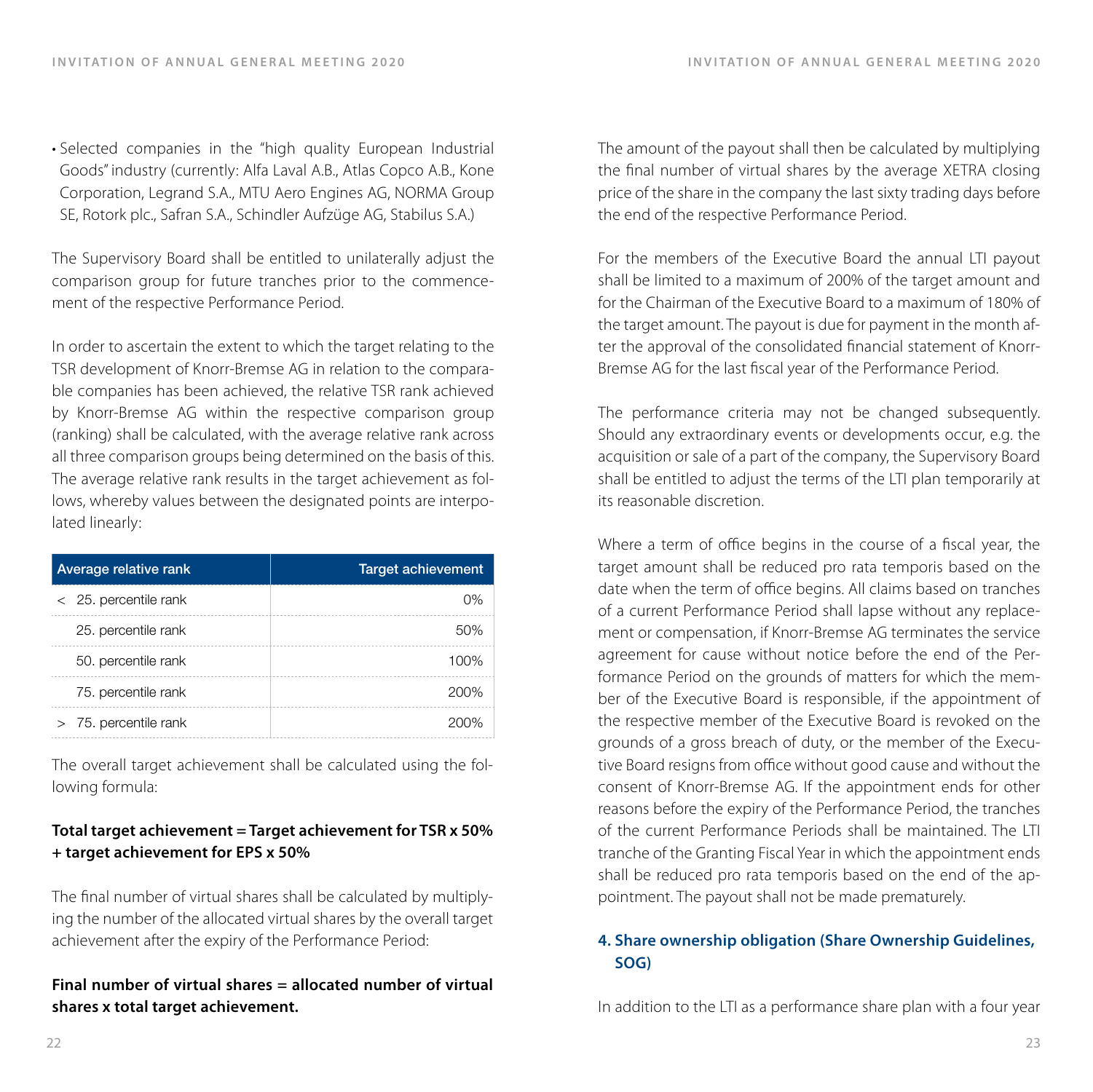Performance Period, the share acquisition and retention obligation shall constitute a further key component of the remuneration system for the Executive Board with the objective of promoting the long-term and sustainable development of the company. The members of the Executive Board shall be obliged to acquire and retain ownership of a minimum number of shares in Knorr-Bremse AG in the amount of 100% of the fixed gross annual salary for the duration of their service agreements ("**SOG Targe**t"). Until the SOG Target has been achieved, the member of the Executive Board shall be obliged to acquire shares in Knorr-Bremse AG equal to at least 25% of the SOG Target in each fiscal year. In individual cases the Supervisory Board can use its discretion to depart from the SOG provisions, taking into account the circumstances of the case concerned (e.g. on account of restrictions on the acquisition of shares as a result of contractual, internal company, or statutory provisions).

#### **II. Maximum Remuneration**

The total remuneration to be granted in a fiscal year (sum of all of the remuneration amounts paid for the respective fiscal year, including fixed annual salary, variable remuneration components, a pension contribution and fringe benefits) to the members of the Executive Board – regardless of whether it is paid out in that fiscal year or at a later point in time – shall have an absolute upper limit ("**Maximum Remuneration**"). The Maximum Remuneration for the Chairman of the Executive Board shall be EUR 7,490,000, and for each of the other members of the Executive Board EUR 4,030,000.

When a new member of the Executive Board takes up office, the Maximum Remuneration can differ in the first or second year of his/her appointment from the Maximum Remuneration if the Supervisory Board grants the new member of the Executive Board in exceptional cases further payments as compensation for lost payments from the previous service relationship. In this case, the Maximum Remuneration for this one fiscal year for the Chairman of the Executive Board shall be increased to up to 50 %, and for other members of the Executive Board to up to 25 %.

The following exceptions apply in the fiscal year 2020, taking into account any payments made on the occasion of a new member of the Executive Board taking up office:

- For Mr Eulitz the Maximum Remuneration for the fiscal year 2020 is EUR 11,287,000.
- For Mr Weber the Maximum Remuneration for the months of August to December of the fiscal year 2020 is EUR 2,637,500.

Independent of the fixed Maximum Remuneration, the amounts of each of the individual variable remuneration components that are to be paid shall also be limited relative to the respective target amount to 180% of the target value for the Chairman of the Executive Board and 200% for other members of the Executive Board.

# **III. REMUNERATION-RELATED LEGAL ACTS**

# **1. Terms and prerequisites for the termination of remuneration-related legal acts**

The service agreements of the members of the Executive Board are valid for the duration of the present appointments and, at the time of the adoption of the resolution on the remuneration system, have the following terms:

- Mr. Eulitz's service agreement: up to 31 October 2024,
- Dr. Laier's service agreement: up to 31 December 2023,
- Dr. Wilder's service agreement: up to 31 August 2021.
- Mr. Weber's service agreement: up to 31 July 2023

The service agreements shall be extended for the duration of a reappointment unless agreed otherwise.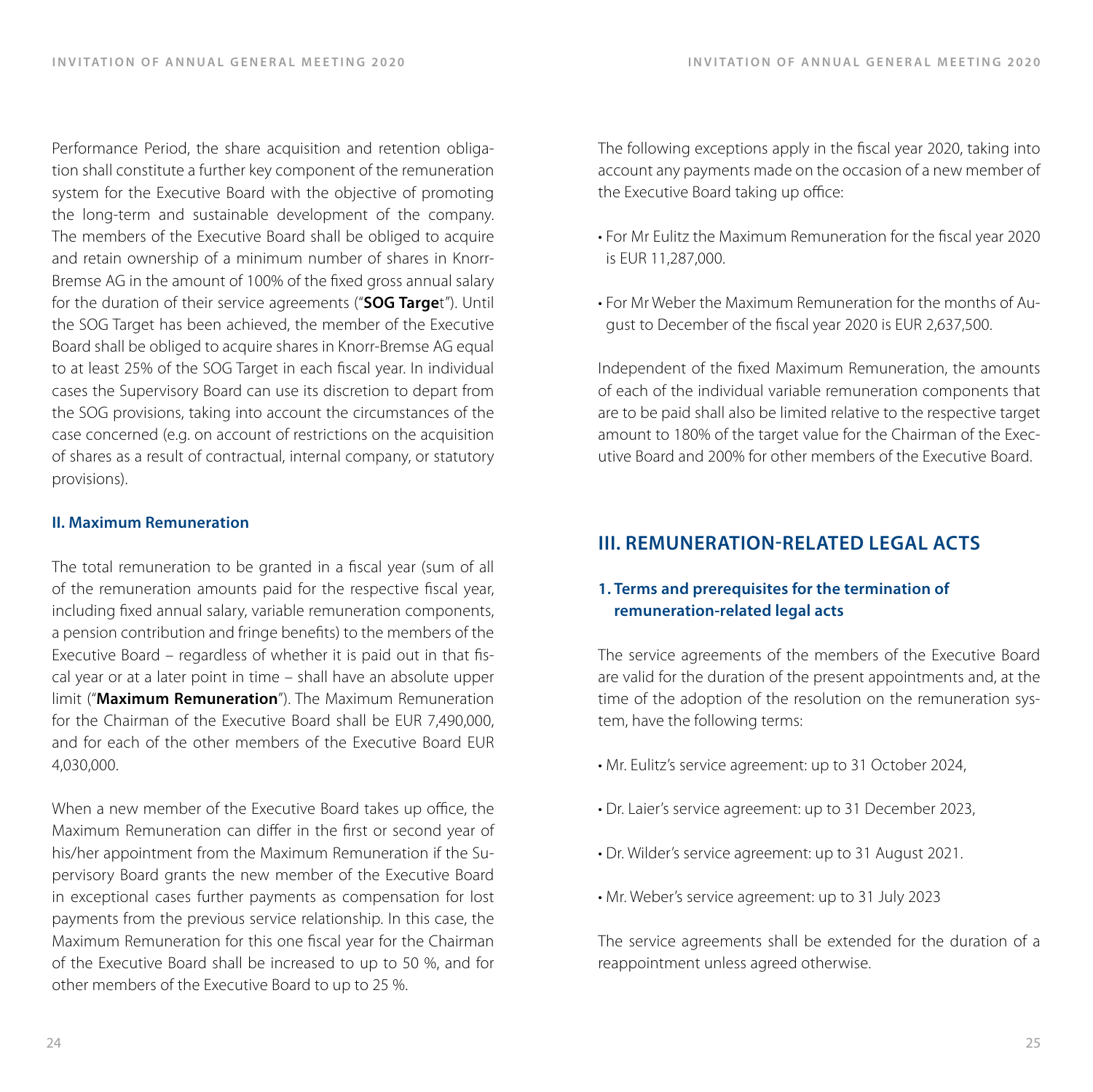The service agreements shall end prematurely if the appointment is terminated by mutual consent with the approval of the Supervisory Board ("**Termination of the Appointment by Mutual Consent**") as of the date of the Termination of the Appointment by Mutual Consent. Should the Supervisory Board revoke the appointment, the service agreement shall end prematurely on the expiry of a notice period pursuant to Sec. 622 (2) BGB. The notice period shall be extended to 24 months to the end of a month for the Chairman of the Executive Board and to twelve months to the end of a month for the Members of the Executive Board if the appointment of the member of the Executive Board is revoked, through no fault on his part, on account of incapacity to carry out proper management or because of a vote of no confidence by the Annual General Meeting, however not beyond the end of the regular term of the agreement. The extended notice period shall also apply, should the member of the Executive Board prematurely, unilaterally and validly resign from his position on the Executive Board for good cause. The members of the Executive Board shall receive their fixed annual salary during the notice period. The claims to STI and LTI shall be based on the provisions on leaving the Executive Board prematurely as described above.

There shall be no right of special termination in the event of a change of control ("**Change of Control**") or any commitment to make payments based on the premature termination of the membership of the Executive Board as a result of a Change of Control.

#### **2. Compensation for removal from office**

In case of a Termination of the Appointment by Mutual Consent, the members of the Executive Board shall receive a compensation payment. The compensation payment shall be comprised of the fixed annual salary and the STI for the remainder of the regular term of the appointment, however for a maximum of 24 months. Thus, the compensation payment shall not exceed the value of two years' remuneration, but will remain below it and shall also not remunerate a period longer than the residual term of the agreement. The STI paid in the last completed fiscal year prior to the termination of the appointment shall be used to determine the STI. Should the appointment end before the end of the first fiscal

year in which an STI is paid out, the STI shall be calculated on the basis of the target amount. The compensation payment shall be set off against any compensation for observing a post-contractual non-compete covenant paid by Knorr-Bremse AG. Even in the case of the Termination of the Appointment by Mutual Consent, the member of the Executive Board shall not be entitled to the compensation payment if the premature termination of the appointment takes place at the request of the member of the Executive Board or there is good cause for Knorr-Bremse AG to revoke the appointment or to terminate the service agreement without notice or if the member of the Executive Board is reappointed as a member of the Executive Board following the Termination of the Appointment by Mutual Consent.

The members of the Executive Board shall be subject to a post-contractual non-compete covenant for a period of one year after the termination of the service relationship. During this period, the members of the Executive Board shall be entitled to compensation for observing the post-contractual non-compete covenant equal to one twelfth of the fixed annual salary per month. The compensation for observing the post-contractual non-compete covenant shall be set off against other payments to be made by Knorr-Bremse AG for the period after termination of the service agreement. Any income obtained from activities that do not fall under the post-contractual non-compete covenant shall be set off against the compensation for observing the post-contractual non-compete covenant insofar as this compensation would, after adding the income obtained, exceed the amount of the contractual payments most recently received by the member of the Executive Board by more than one-tenth.

# **IV. CONSIDERATION OF THE EMPLOYEES' TERMS AND CONDITIONS OF REMUNERATION AND EMPLOYMENT WHEN DETERMINING THE REMUNERATION SYSTEM**

The Supervisory Board shall review the remuneration of the Executive Board on a regular basis. Both the peers of Knorr-Bremse AG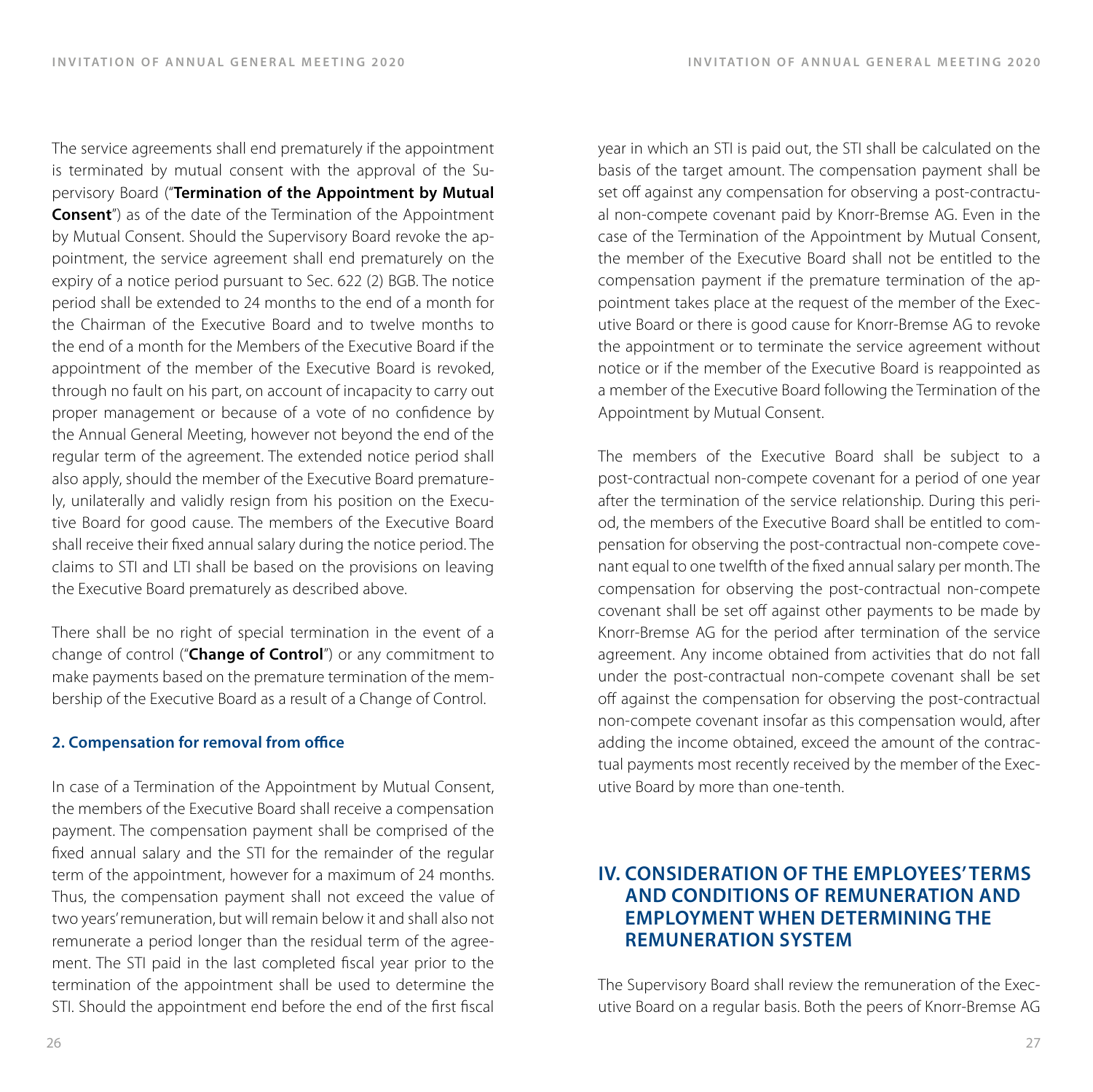(horizontal comparison) and the internal company remuneration structure (vertical comparison in relation to the remuneration for members of the Executive Board) shall be taken into consideration when assessing the appropriateness of the remuneration.

The vertical comparison shall be based on the ratio of the Executive Board remuneration and the remuneration paid to the top senior management and the entire staff of Knorr-Bremse AG. The Supervisory Board shall differentiate the top senior managers for this purpose by incorporating the Management Board Europe Rail & Track, the management level 1 and the management level 2. For the entire staff, the Supervisory Board shall distinguish between pay-scale and non-pay-scale employees. The Supervisory Board shall take the development of the remunerations of these groups into account and how the relationship between them has developed over time.

# **V. PROCEDURE TO DETERMINE AND IMPLEMENT, AS WELL AS TO REVIEW THE REMUNERATION SYSTEM**

The Supervisory Board shall adopt a clear and comprehensible remuneration system for the members of the Executive Board. The Executive Committee shall be responsible for carrying out the preparatory work for the Supervisory Board's resolution on the remuneration system and the regular review of the remuneration system. The Executive Committee shall provide the Supervisory Board with all the information that it needs to review the remuneration system. The Supervisory Board shall review the remuneration system at its due discretion, but in any event every four years. To do so, the Supervisory Board shall make a market comparison and also take particular account of changes in the business environment, the overall economic situation and strategy of the company, changes and trends in national and international corporate governance standards, and developments in the employees' term and conditions of remuneration and employment pursuant to B.IV. If necessary, the Supervisory Board shall consult external remuneration experts and other advisors. In doing so, the Supervisory Board

28 декември – Союза и Союза и Союза и Союза и Союза и Союза и Союза и Союза и Союза и Союза и Союза и Союза и<br>28 декември – Союза и Союза и Союза и Союза и Союза и Союза и Союза и Союза и Союза и Союза и Союза и Союза и

shall ensure that the external remuneration experts and advisors are independent of the Executive Board and take the necessary precautions to avoid conflicts of interest.

The Supervisory Board shall submit the adopted remuneration system to the Annual General Meeting for approval each time there is a substantial change, but at least every four years. Should the Annual General Meeting not approve the submitted system, the Supervisory Board shall submit a revised remuneration system to the Annual General Meeting for approval at the next Annual General Meeting at the latest.

The remuneration system shall apply as of 1 January 2020 for the members of the Executive Board Mr. Eulitz, Dr. Laier and Dr. Wilder. In order to implement the remuneration system, the Supervisory Board, acting on behalf of Knorr-Bremse AG, has agreed the appropriate adjustments to the service agreements with the current members of the Executive Board and specified the values for the 2020 fiscal year in conformity with this remuneration system.

The Supervisory Board and the Executive Committee shall take suitable measures to ensure that possible conflicts of interest affecting the members of the Supervisory Board involved in advising and taking decisions on the remuneration system are avoided and, if necessary, resolved. Each member of the Supervisory Board shall be obliged to notify the Chairman of the Supervisory Board of conflicts of interest. The Chairman of the Supervisory Board shall disclose any conflicts of interest affecting him to the Executive Committee. The Supervisory Board shall decide how to deal with an existing conflict of interest on a case-by-case basis. One option in particular would be for a member of the Supervisory Board affected by a conflict of interest not to participate in a meeting or in individual consultations and decisions of the Supervisory Board or the Executive Committee.

The Supervisory Board may temporarily deviate from the remuneration system (procedure and regulations on remuneration structure) and its individual components, as well as with regard to individual remuneration components of the remuneration system, or introduce new remuneration components if this is necessary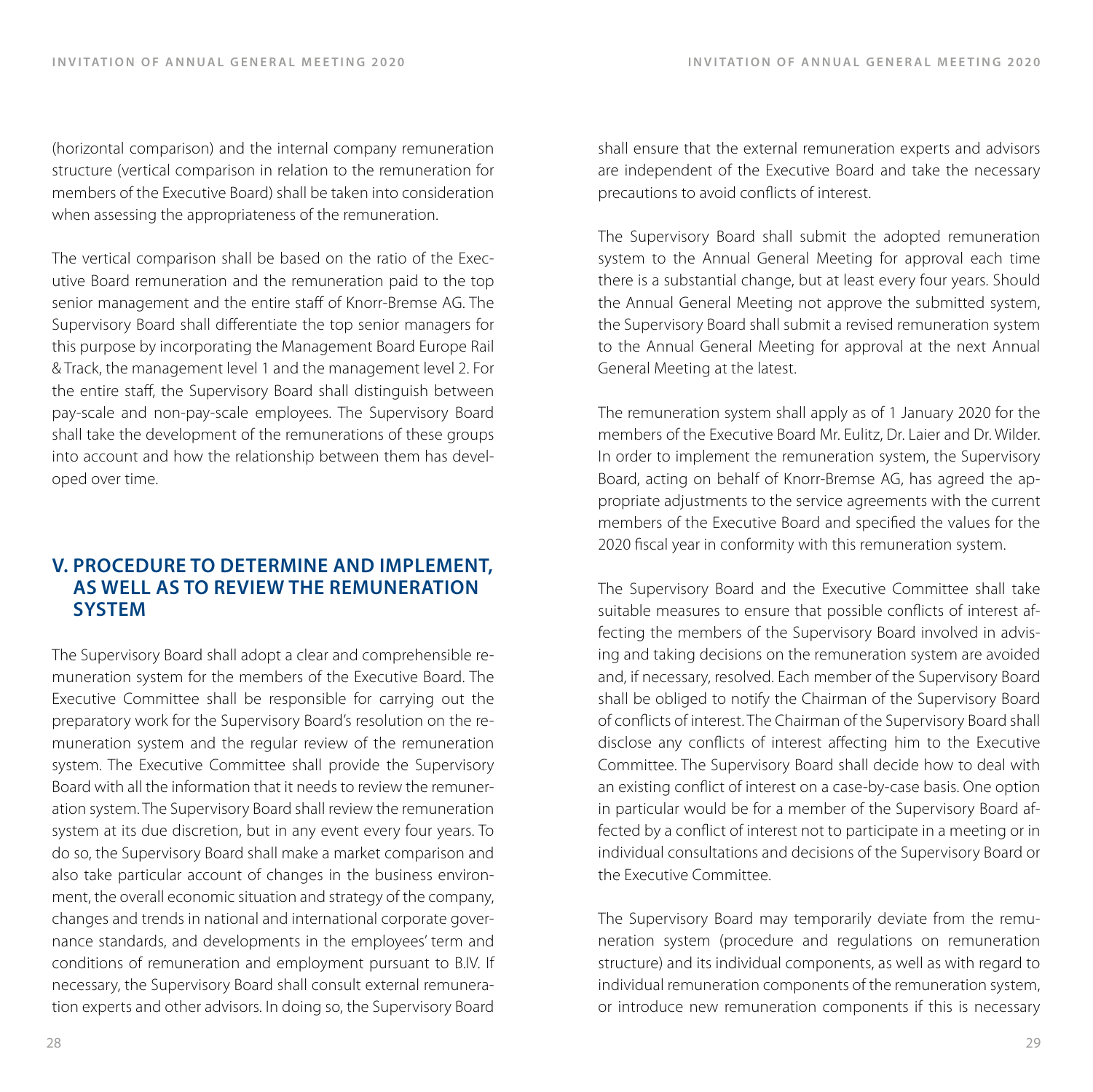for the long-term wellbeing of Knorr-Bremse AG. The Supervisory Board reserves the right to deviate from the remuneration system in this way in exceptional circumstances, for example an economic or company crisis. Such deviations may lead to a temporary deviation from the Maximum Remuneration for the Chairman of the Executive Board or other members of the Executive Board.

#### **Annex to agenda item 7 – Remuneration system for the members of the Supervisory Board**

# **I. Contribution of the remuneration of the members of the Supervisory Board to promoting the business strategy and long-term development**

Because it is structured in line with general market conditions, the Supervisory Board remuneration makes it possible to acquire suitable candidates for the position of a member of the Supervisory Board. On this basis, the Supervisory Board remuneration contributes to ensuring that the Supervisory Board as a whole can fulfil its duty to monitor and advise the Executive Board properly and competently, thereby promoting the business strategy and longterm development of Knorr-Bremse AG.

#### **II. Remuneration components**

The remuneration of the members of the Supervisory Board shall consist of a fixed annual basic remuneration of EUR 250,000.00 for the Chairman of the Supervisory Board, EUR 120,000.00 for each deputy chairman of the Supervisory Board and EUR 80,000.00 for each other member of the Supervisory Board. In addition, the Chairman of the Executive Committee and the Chairman of the Audit Committee shall each receive a fixed annual basic remuneration of EUR 60,000.00 and the other members of the Executive Committee a fixed annual basic remuneration of EUR 20,000.00. Any VAT accruing on the fixed annual basic remuneration shall be reimbursed by Knorr-Bremse AG to the extent that the members of the Supervisory Board are entitled to invoice VAT and exercise this right. The fixed annual basic remuneration shall be reduced pro rata temporis, with part of a month being rounded up to a full month, if a member does not belong to the Supervisory Board or the Committee for a full fiscal year or does not act as chairman for a full fiscal year. The members of the Supervisory Board shall also be included in D&O insurance taken out by Knorr-Bremse AG.

#### **III. Procedure to determine and implement, as well as to review the remuneration system**

The Annual General Meeting shall lay down the Supervisory Board remuneration on the recommendation of the Executive Board and Supervisory Board in the Articles of Association or by way of a resolution. At present, the Supervisory Board remuneration is laid down in the Articles of Association. The Annual General Meeting shall adopt a resolution on the Supervisory Board remuneration at least every four years. In order to prepare for the resolution by the Annual General election, the Executive Board and Supervisory Board shall each review whether the Supervisory Board remuneration is still in line with Knorr-Bremse AG's interests and still reasonable, especially in terms of its amount and structure. If necessary, the Executive Board and Supervisory Board shall propose a suitable adjustment to the Annual General Meeting.

#### **Annex to agenda item 8 – Further information on the nominated candidates for the Supervisory Board**

#### **Dr. Thomas Enders**

President of the German Council on Foreign Relations

#### Personal data:

| Date of birth: | 21/12/1958 |
|----------------|------------|
| Nationality:   | German     |

### Professional background and main activities in addition to the Supervisory Board mandate:

**Since 2019:** President of the German Council of Foreign Relations e.V.

2012-2019: Chief Executive Officer (CEO) of Airbus SE

**2007-2012:** Chief Executive Officer of the civil aircraft business of Airbus SE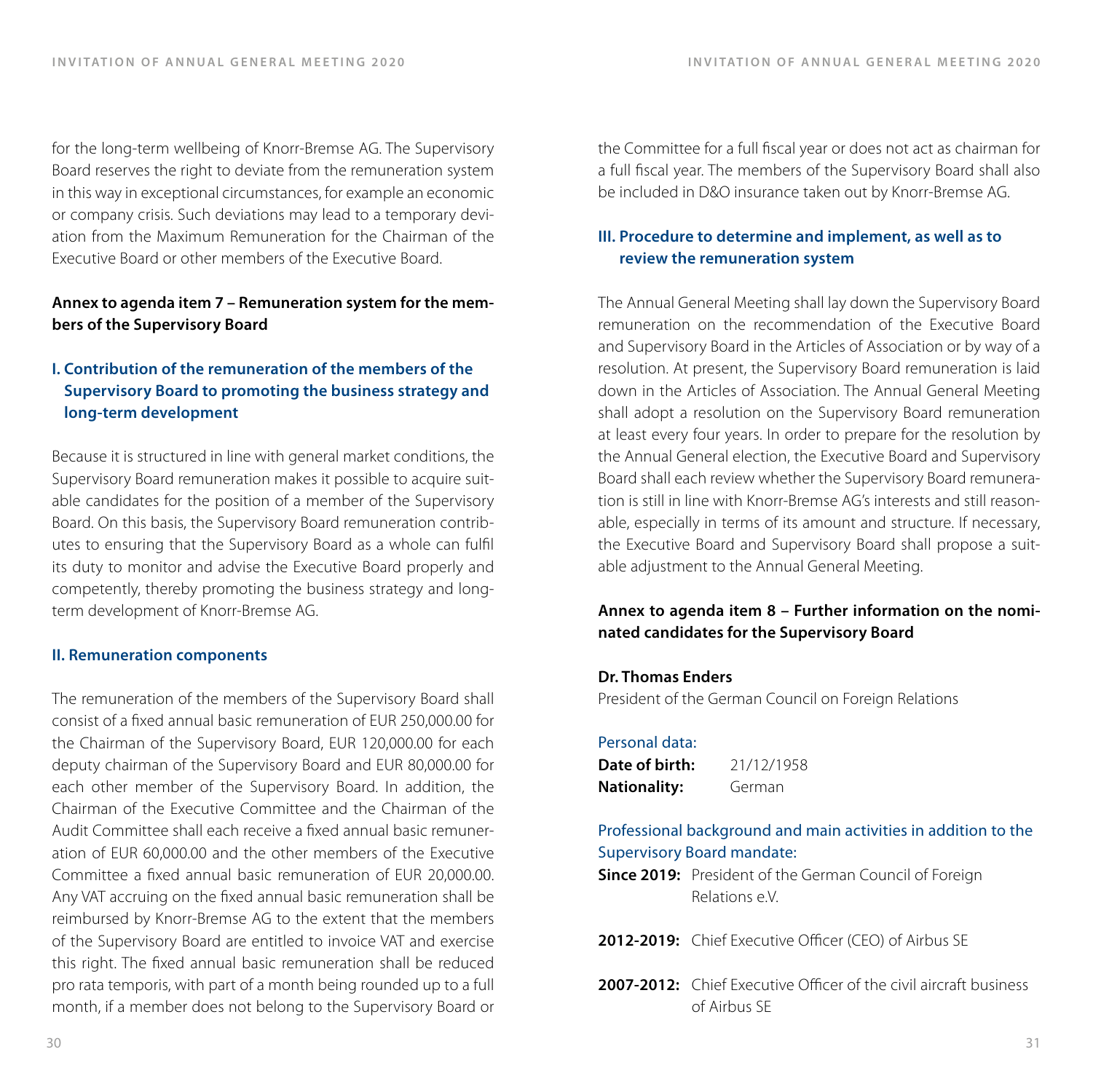**2005-2007:** EADS/Airbus, Co-CEO

- **2000-2005:** Chief Executive Officer of the defence business of Airbus SE
- **1991-1999:** MBB/DASA, various positions, most recently Head of Corporate Development
- **1989-1991:** Member of the "Planungsstab" of the German Ministry of Defence
- **1985-1989:** Work in various foreign and security policy think tanks
- **1982-1985:** German Bundestag, assistant at the parliamentary group of CSU

#### Education

University studies of economics, political science and history in Bonn and Los Angeles, doctorate Dr. phil.

#### Special knowledge and experience for the Supervisory Board activities at Knorr-Bremse AG

Dr. Thomas Enders has extensive expertise in the area of complex industries in a broad global value chain, the management of global industrial groups and cooperation with public-sector clients.

#### Membership in other statutory domestic Supervisory Boards:

Member of the Supervisory Board of Deutsche Lufthansa AG, Cologne, Germany

#### Membership in comparable domestic or foreign supervisory bodies of commercial enterprises:

Member of the Board of Directors of Linde plc, Dublin; Ireland

#### **Heinz Hermann Thiele**  Entrepreneur

#### Personal data:

| Date of birth: | 02/04/1941 |
|----------------|------------|
| Nationality:   | German     |

#### Professional background and main activities in addition to the Supervisory Board mandate:

**Since 2016:** Honorary Chairman of the Supervisory Board of Knorr-Bremse AG

- 2013-2017: Chairman of the Supervisory Board of Vossloh AG
- 2007-2016: Chairman of the Supervisory Board of Knorr-Bremse AG
- **1985-2007:** Chairman of the Executive Board of Knorr-Bremse AG
- **1979-1985:** Sales Director of Knorr-Bremse GmbH
- **1975-1979:** Division Manager of the Commercial Vehicles Segment of Knorr-Bremse GmbH
- **1969:** Entry into the patent department as legal consultant at Knorr-Bremse GmbH

#### Education

Law studies at Ludwig-Maximilians-Universität Munich

#### Special knowledge and experience for the Supervisory Board activities at Knorr-Bremse AG

Mr Thiele indirectly controls approx. 70.35 % of the shares in Knorr-Bremse AG. He had taken over the company in 1985 and subsequently built it up in its present form. Until 2007, he was the Chairman of its Executive Board and until 2016, Chairman of the Supervisory Board of the Company, of which he is now Honorary Chairman.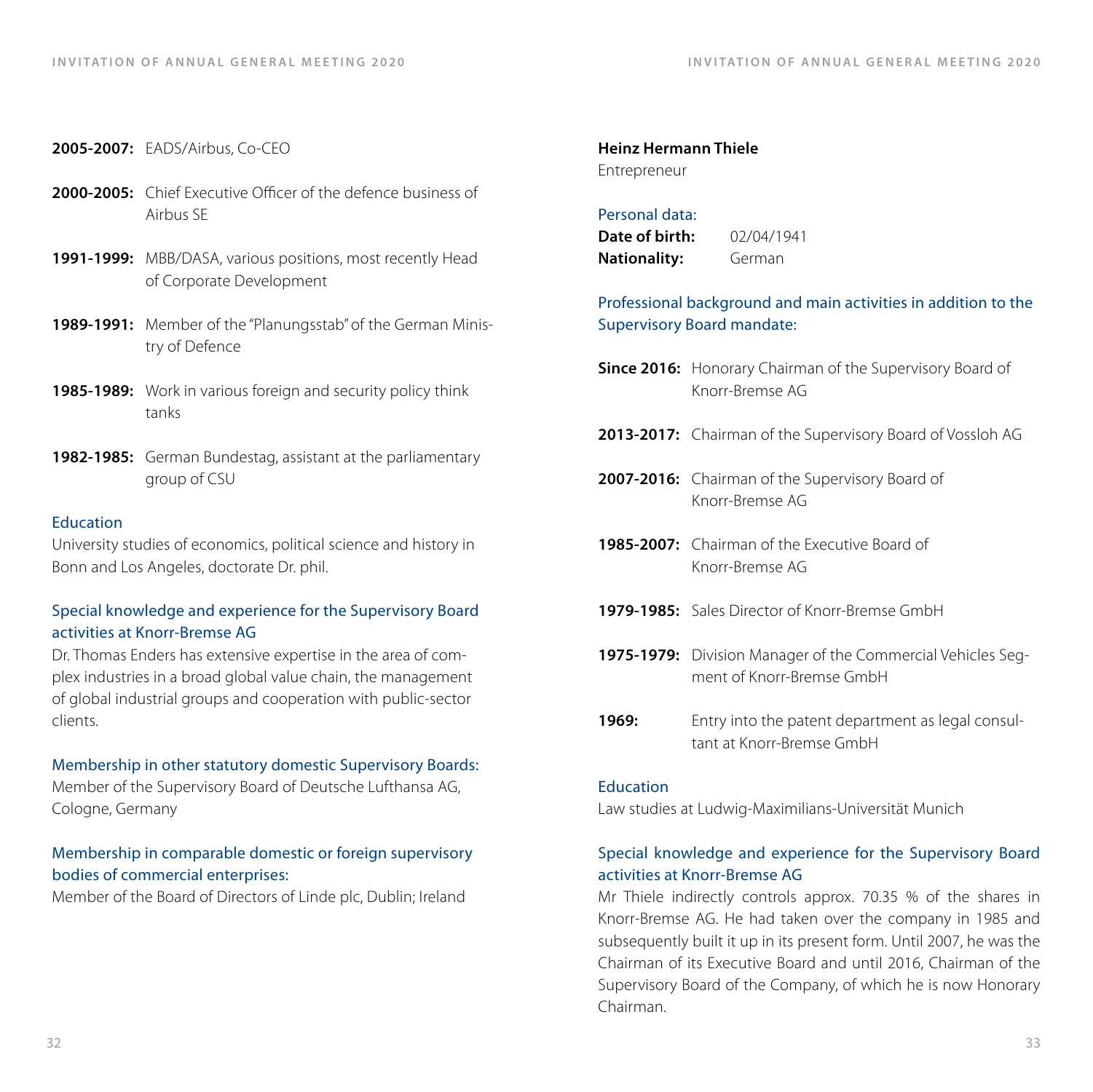In the event of an election to the Supervisory Board, Mr Thiele can contribute his extensive knowledge of the Company, the markets in which it operates and the relevant technologies to the benefit of the Company. The consultancy agreement between Mr. Thiele and Knorr-Bremse AG will be terminated prematurely as of 30 June 2020.

Membership in other statutory domestic Supervisory Boards: n/a

Membership in comparable domestic or foreign supervisory bodies of commercial enterprises: n/a

#### **Dr. Theodor Weimer**

Chairman of the Executive Board of Deutsche Börse AG

#### Personal data:

**Date of birth:** 21/12/1959 **Nationality:** German

Professional background and main activities in addition to the Supervisory Board mandate:

**Since 2018:** Chairman of the Executive Board of Deutsche Börse AG

**2009-2017:** Spokesman of the Executive Board of HypoVereinsbank / UniCredit Bank AG

**2008:** Executive Chairman of Global Investment Banking of Bayerische Hypo-und Vereinsbank AG / UniCredit Group

**2007:** Head of Global Investment Banking of UniCredit Group

**2001-2007:** Managing Director and Partner of Goldman, Sachs & Co. oHG

- **1995-2001** Senior Partner, member of the Global Management Committee of Bain & Company
- **1988-1995** Management Consultant, McKinsey & Company

#### Education

University studies of economics, business management and geography at the University of Tübingen and the University of St. Gallen (Switzerland) and doctorate Dr. rer. pol. at the University of Bonn

## Special knowledge and experience for the Supervisory Board activities at Knorr-Bremse AG

From his previous professional activities, Dr. Weimer has extensive knowledge and experience in the field of equity and debt capital markets, the management of global corporations, corporate transactions and corporate strategy.

Membership in other statutory domestic Supervisory Boards: Member of the Supervisory Board of FC Bayern München AG, Munich, Germany

Proposed for election to the Supervisory Board of Deutsche Bank AG, Frankfurt am Main, Germany, by its Annual General Meeting of 20 May 2020.

#### Membership in comparable domestic or foreign supervisory bodies of commercial enterprises: n/a

In the opinion of the Supervisory Board, apart from the relationship of Mr. Thiele to the Knorr-Bremse Group described above, there are no other personal or business relationships between the proposed candidates and the company, the company's executive bodies or a shareholder with substantial share in the company that would be regarded as decisive for the election decision by an objectively judging shareholder.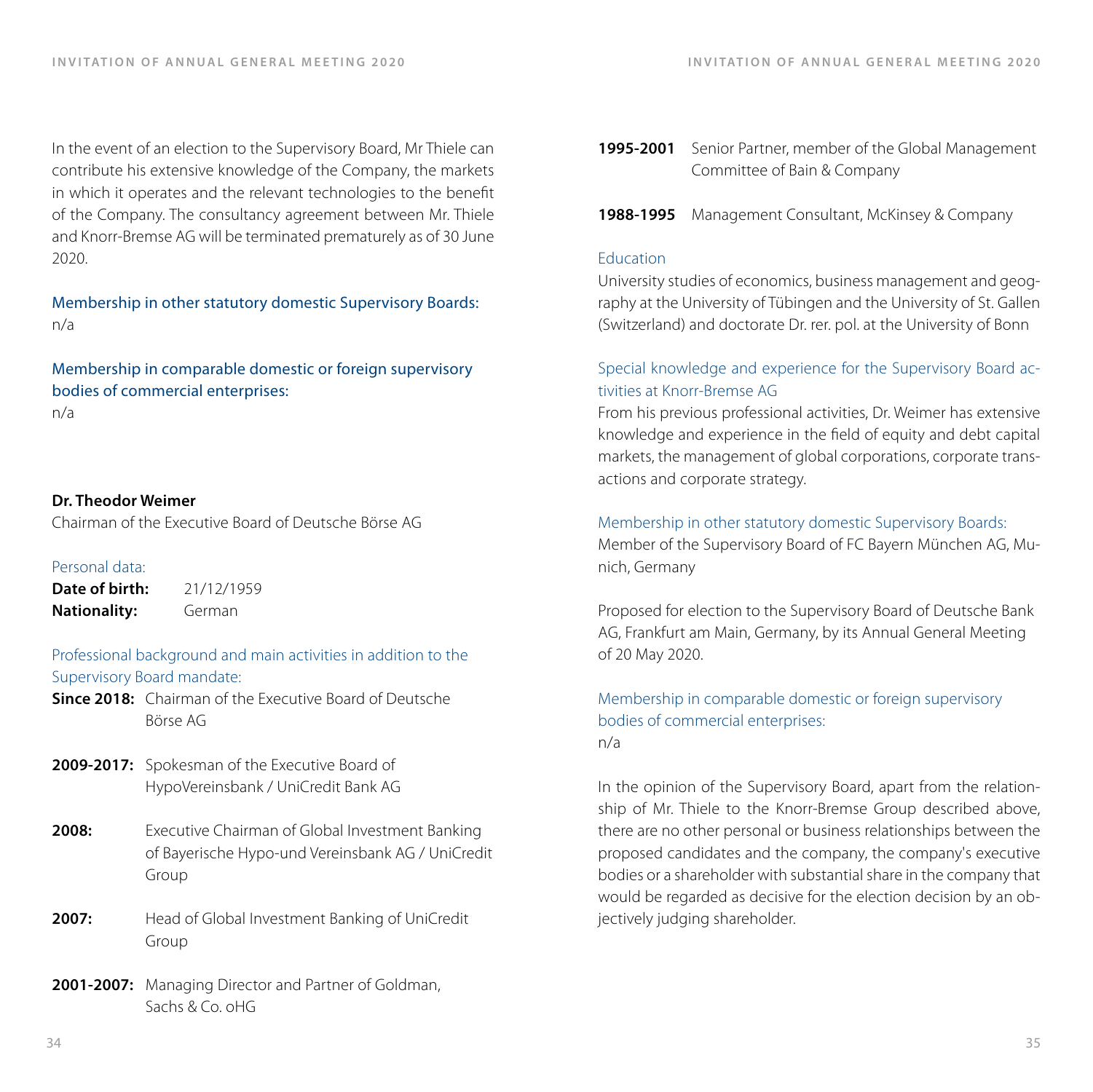#### **III. Further Information**

#### **1. Total number of shares and voting rights**

At the time of the calling of the Annual General Meeting, the share capital of the company totaling EUR 161,200,000.00 is divided into 161,200,000 no-par value shares; each of the shares carries one vote. The total number of voting rights consequently amount to 161,200,000. The company does not hold any treasury shares.

# **2. Information regarding participation in the virtual Annual General Meeting**

# **The entitlement to participate by registering and submitting confirmation of shareholding**

Based on the Act on Mitigating the Consequences of the COVID-19 Pandemic in Civil, Insolvency, and Criminal Procedural Law (Federal Law Gazette I 2020, p. 569, hereinafter the "COVID-19 Mitigation Act") of 27 March 2020, and with the approval of the Supervisory Board of Knorr-Bremse AG, the Executive Board has decided to hold the Annual General Meeting as a virtual meeting without the shareholders or their authorized representatives being present in person. In-person participation of the shareholders or their authorized representatives is therefore excluded.

The Annual General Meeting will be broadcast live via the Internet for registered shareholders on Tuesday, June 30, 2020, at 10:00 a.m. (ir.knorr-bremse.com/agm). The personal access data required to follow the entire Annual General Meeting via the AGM-Portal will be sent to shareholders who have registered in due time with their voting right card together with further information regarding the use of the AGM-Portal. Live broadcasting does not allow for participation in the Annual General Meeting within the meaning of Sec. 118 (1) sentence 2 AktG.

Pursuant to Sec. 21 of the company's Articles of Association, shareholders are entitled to participate in the virtual Annual General Meeting and to exercise their voting rights only if they have registered with the company prior to that meeting and if they have

submitted confirmation of their entitlement to attend. Such entitlement must be proven in the form of a confirmation of the shareholding issued by the depository institution. The confirmation of the shareholding must be valid as of 9 June 2020, 00:00 hrs. (CEST) (record date).

The registration for the Annual General Meeting and the confirmation of the shareholding must be received by Knorr-Bremse AG by **Tuesday, 23 June 2020, 24:00 hrs. (CEST), at the latest** at the following address

Knorr-Bremse AG c/o Link Market Services GmbH Landshuter Allee 10 80637 Munich, Germany

| or by telefax at: | +49 (0) 89 210 27 289                |
|-------------------|--------------------------------------|
| or by e-mail to:  | inhaberaktien@linkmarketservices.de. |

The registration and the confirmation of the shareholding require text form and must be in German or English.

In the relationship between shareholders and the company, a shareholder will only be deemed a shareholder entitled to participate in the meeting and to exercise a voting right if the shareholder has submitted the specific confirmation of the shareholding by the deadline. The right to participate and the scope of the voting right are determined exclusively based on the shareholding as of the record date.

Registering for the Annual General Meeting does not cause shares to be blocked. Shareholders may therefore continue to dispose of their shares without restriction also after having registered for the Annual General Meeting. Even in the event of a full or partial sale of a shareholding after the record date, solely the shares owned by a shareholder as of the record date are relevant for the participation in the meeting and the scope of the voting right; i.e., the sale of shares after the record date will not affect the entitlement to participate in the meeting and the scope of the voting right. This also applies mutatis mutandis if shares or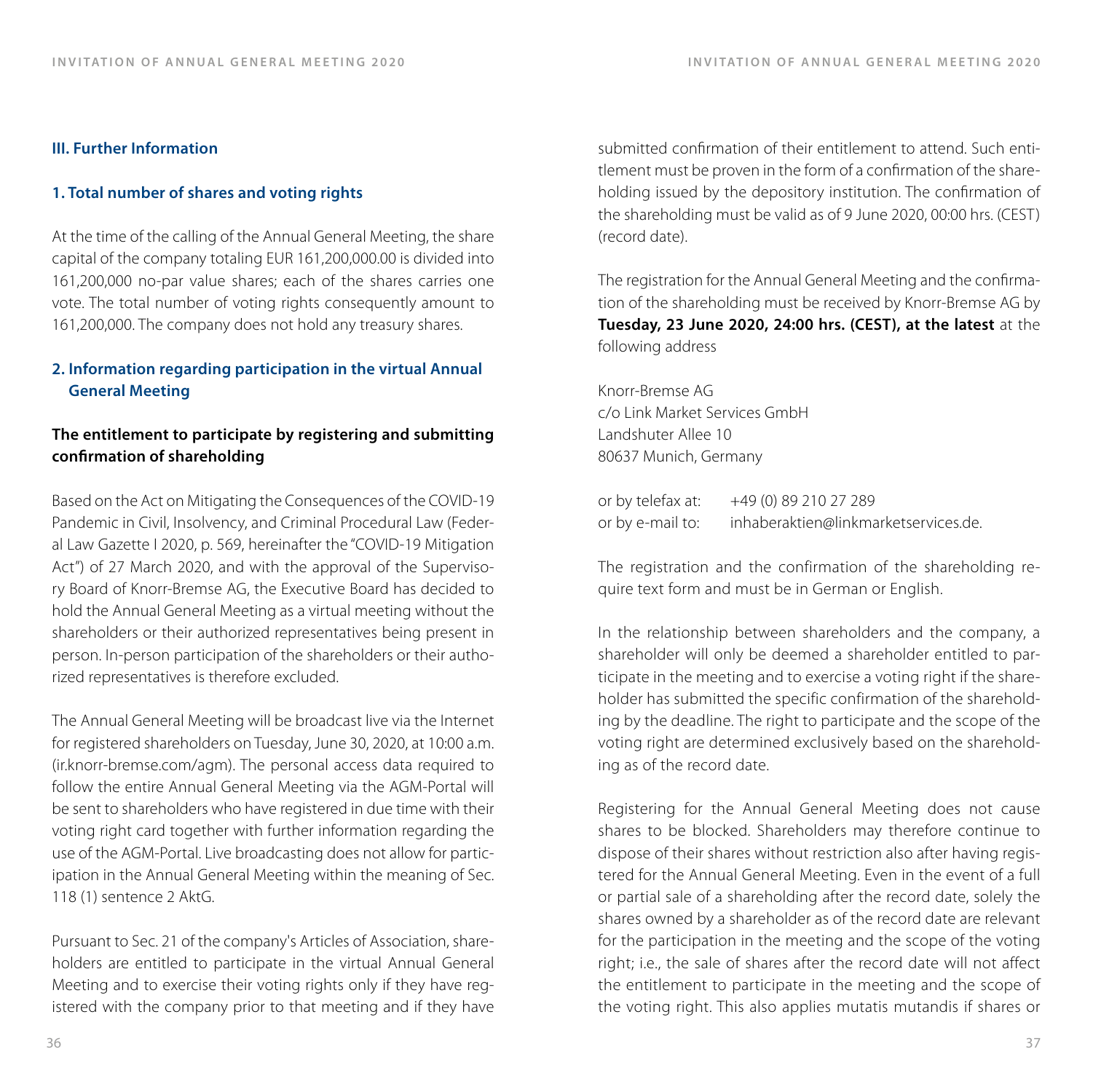additional shares are purchased after the record date. Persons who do not hold any shares as of the record date and become shareholders only after the record date are not entitled to participate in the meeting and to cast a vote. However, they are entitled to be granted a power of attorney on the basis of the following provisions. The record date does not constitute a relevant date with respect to the dividend entitlement.

Following receipt of the registration and the confirmation of their shareholding, voting right cards for the Annual General Meeting will be sent to the shareholders entitled to participate. We kindly ask the shareholders who wish to attend the virtual Annual General Meeting or to exercise their voting rights to request their required registration and confirmation of the shareholding at their depository institution early.

#### **Postal vote**

Shareholders may exercise their voting rights in text form or electronically by postal vote. Again it is necessary to register on time and provide a confirmation of the shareholding according to the provisions mentioned above in "The entitlement to participate by registering and submitting confirmation of shareholding".

When voting by post in text form, the postal voting form which is sent together with the voting right card and which is also available for printing on the website ir.knorr-bremse.com/agm can be used. Votes cast by post in text form must be sent to the following address only:

Knorr-Bremse AG c/o Link Market Services GmbH Landshuter Allee 10 80637 Munich, Germany

or by telefax: +49 (0) 89 210 27 289 or by email: inhaberaktien@linkmarketservices.de

Votes sent to this address by way of postal vote in text form must be received by the company by **29 June 2020, 24:00 hrs. (CEST)**, at the latest.

Our Internet-based AGM-Portal is available for electronic absentee voting and can be accessed via the company's website at ir.knorr-bremse.com/agm. The access codes required for the AGM-Portal will be sent to the shareholders with their voting right card together with further information regarding the use of the shareholders portal. Votes can be cast via this Internet-based System **until the start of each voting** at the virtual Annual General Meeting on 30 June 2020.

Authorized representatives, including intermediates and other persons or institutions treated as equivalent thereto in accordance with Sec. 135, may also vote by post.

If sub-items under an agenda item are individually put to a vote, instead of collectively, the postal vote cast for that agenda item will apply mutatis mutandis for each sub-item put to individual vote. If a postal vote is not explicit and unambiguous regarding a specific agenda item, this will be considered an abstention from voting for that agenda item.

#### **Procedure for voting by proxy/representative**

#### Authorization of company-nominated proxies

Knorr-Bremse AG also offers to its shareholders the option of having company-nominated proxies represent them at the Annual General Meeting subject to and in accordance with the instructions issued by them.

A timely registration and submission of confirmation of shareholding in accordance with the provisions under "The entitlement to participate by registering and submitting confirmation of shareholding" is also required for authorizing a company-nominated proxy.

The company-nominated proxies may exercise the voting right only in respect of those agenda items for which specific and unambiguous instructions have been issued to them by the grantor of the power of attorney. The company-nominated proxies are under the obligation to vote according to instructions.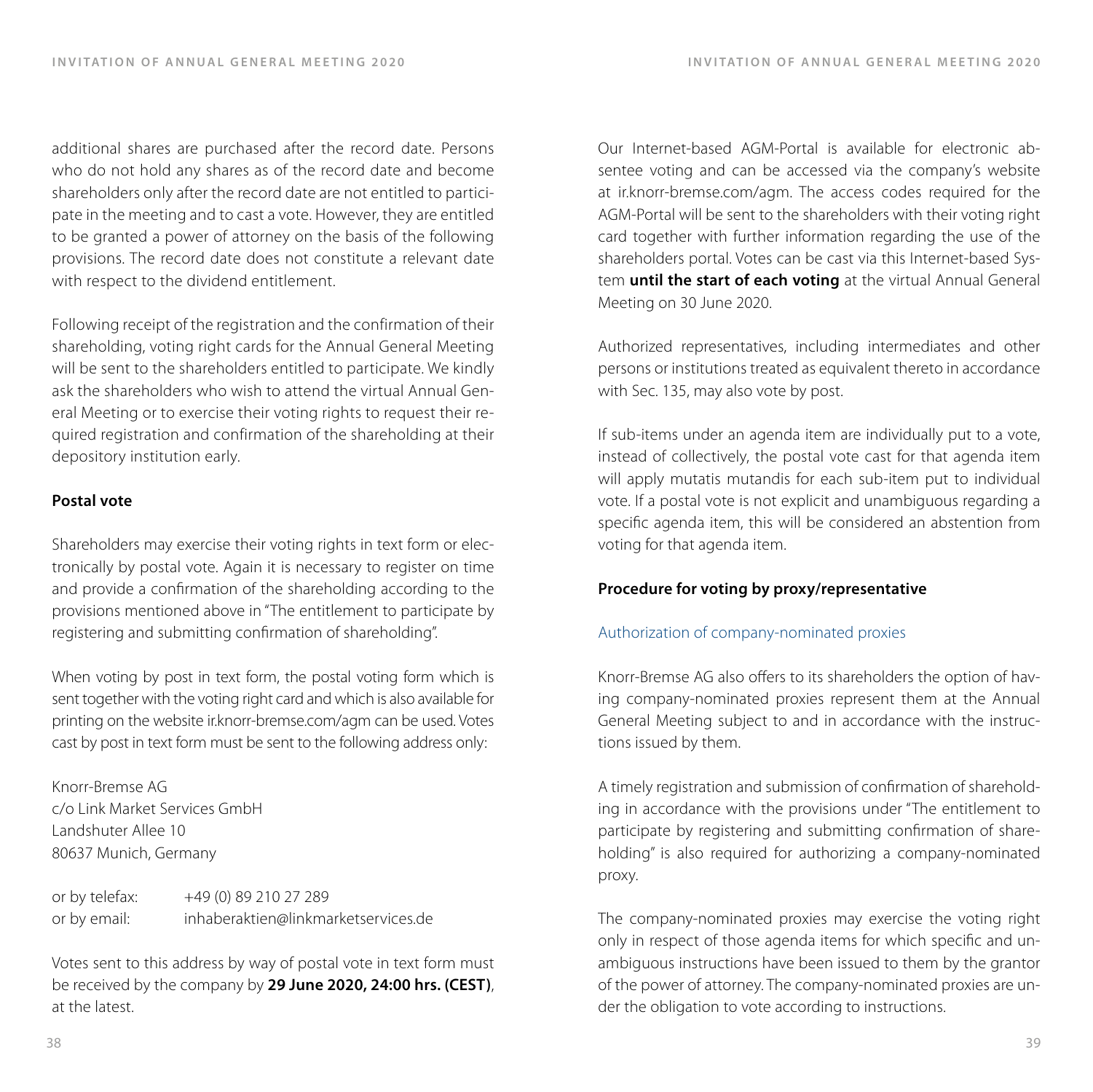If no explicit and unambiguous instruction has been issued, the company-nominated proxy will abstain from voting on the relevant agenda item. In the event that sub-items under an agenda item are put to the vote individually without this having been communicated in advance of the Annual General Meeting, the instruction given for that entire agenda item shall be deemed the instruction given for each of the individual sub-items.

The company-nominated proxies will not accept any orders or instructions for requests to appeal against resolutions of the Annual General Meeting.

The powers of attorney and the voting instructions to the proxies nominated by the company may be issued via the following; this also applies for changes or a revocation of the power of attorney and instructions:

• in text form using the power of attorney and instruction form provided on the voting rights card and accessible via the website at ir.knorr-bremse.com/agm upon receipt at the latest on **29 June 2020, 24:00 hrs. (CEST)** at the address

Knorr-Bremse AG c/o Link Market Services GmbH Landshuter Allee 10 80637 Munich, Germany

or by telefax to: +49 (0) 89 210 27 289 or by e-mail to: inhaberaktien@linkmarketservices.de

#### $\alpha$ r

• via the Internet-based AGM-Portal **until the start of each voting** at the virtual Annual General Meeting on 30 June 2020. Shareholders can access the portal via the company's website at ir.knorr-bremse.com/agm. The access codes required for the AGM-Portal will be sent to the shareholders with their voting right card together with further information regarding the use of the AGM-Portal.

#### Authorizing a third-party representative

Shareholders may have themselves represented, and have their voting rights exercised, at the Annual General Meeting by a representative – for example an intermediary (e.g. the depository institution) or a shareholders' association or any other person of their choice willing to act as representative. Also in the event a representative is appointed, timely registration and submission of the confirmation of the shareholding in accordance with the provisions under "The entitlement to participate by registering and submitting confirmation of shareholding" above is necessary.

Authorized representatives (with the exception of company-nominated representatives) may not participate in person at the Annual General Meeting. They may only exercise voting rights for the shareholders whom they represent by way of absentee voting or by issuing a (sub-)power of attorney to the company-nominated representatives.

Pursuant to Sec. 134 (3) sentence 3 AktG and Sec. 21 (3) of the Articles of Association of the company, the granting of the power of attorney, its revocation and the authorization document to be submitted to the company require text form unless the following provisions of this section stipulate otherwise. For granting a power of attorney, shareholders may use the power of attorney form on the back of the voting right card which they will receive after registration. However, shareholders may also issue a separate power of attorney; a power of attorney form to this effect is available for download from the Internet at **ir.knorr-bremse.com/agm**

A power of attorney may also be issued electronically prior to the date of the Annual General Meeting at ir.knorr-bremse.com/agm up until 29 June 2020, 24:00 hrs. (CEST) at the latest. Shareholders receive the access data required for the AGM-Portal with their voting right card. However, authorization may also be granted in any other proper form.

When authorizing intermediaries and other institutions of equal standing in accordance with Sec. 135 AktG (e.g. voting consultants or shareholders' associates) this usually requires compliance with special rules, details on which must be obtained from the respec-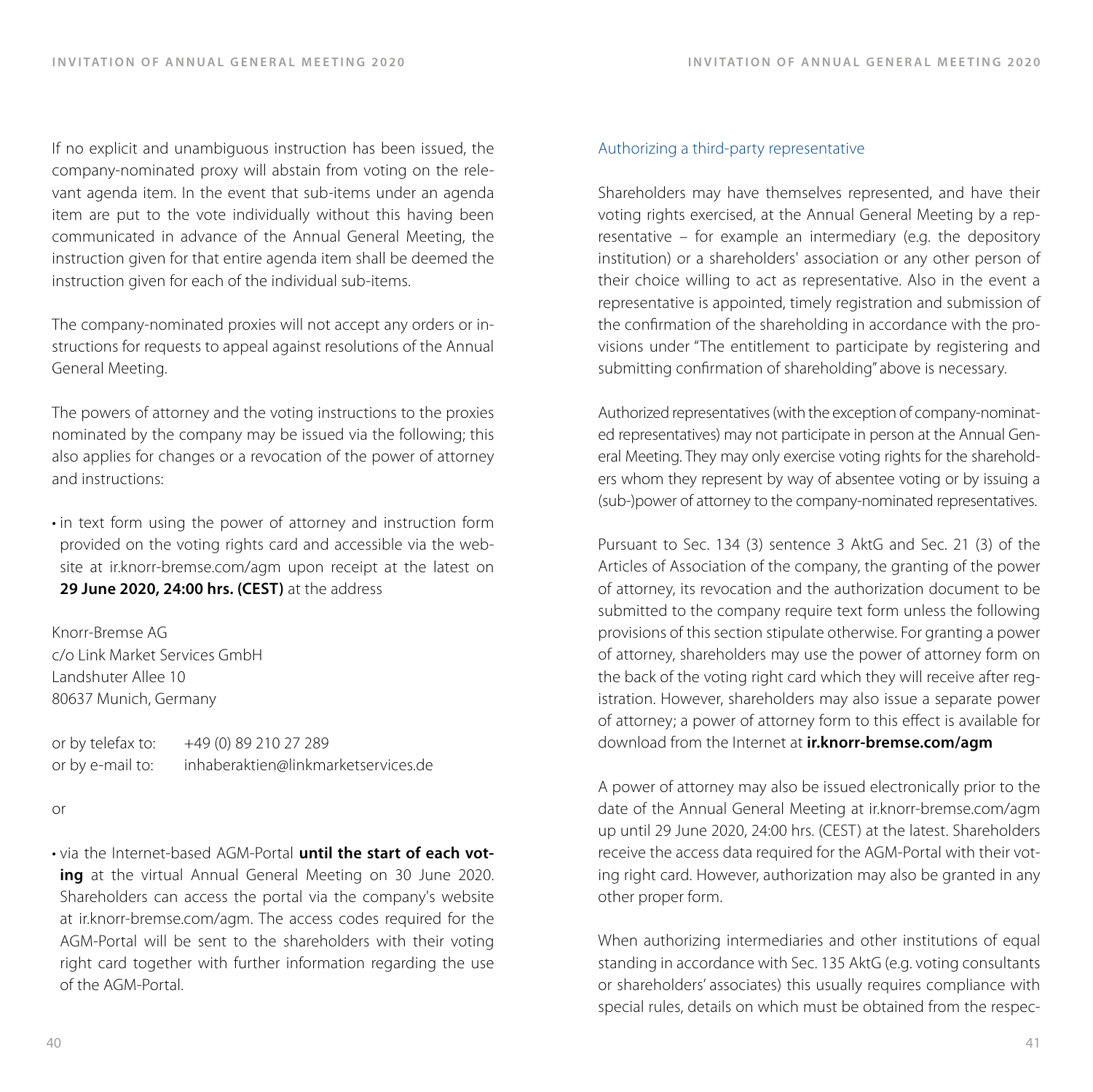tive representative. Under applicable law, in these cases the power of attorney must be issued to a specified representative and be kept by the representative in a verifiable form. The requirement of text form does not apply. Furthermore, the power of attorney must be complete and may only contain statements of authorization associated with the exercising of the voting right. Therefore, please coordinate the form of the power of attorney with the intended representative if you wish to appoint as representative a credit institution, a shareholders' association or another institution, company or person treated as equivalent to credit institutions pursuant to Sec. 135 AktG. However, any violation of the aforesaid and certain further requirements set forth in Sec. 135 AktG for representative authorization of the entities mentioned in this paragraph does not, pursuant to Sec. 135 (7) AktG, impair the validity of votes cast.

The exercise of rights by a representative by way of electronic communication via the AGM-Portal requires that the representative receives the personal access data sent with the voting right card from the person issuing the power of attorney. The use of the personal access data by the authorized representative is also considered proof of authorization.

#### **Order of treatment of postal votes, powers of attorney and instructions**

Should a shareholder exercise their voting right by way of postal vote or issue power of attorney and instructions to the company-nominated representatives by several means of transmission (post, fax, e-mail or Internet when using the online AGM-Portal), the most recently issued formally valid power of attorney with the corresponding instructions to the company-nominated representatives shall be deemed binding irrespective of the means of transmission.

If the Company receives divergent declarations via different transmission channels and it is not possible to determine which was last submitted, the declarations will be considered in the following order, whereby the respective earlier mentioned alternative is decisive: 1. via AGM-Portal, 2. via e-mail, 3. via fax, 4. via post.

#### **3. Information on shareholders' rights pursuant to Sec. 122 (2), Sec. 126 (1), Sec. 127 and Sec. 131 (1) AktG**

# **Motions to add items to the agenda pursuant to Sec. 122 (2) AktG**

Sec. 122 (2) AktG entitles shareholders whose combined shareholdings reach one twentieth of the share capital or the nominal amount of EUR 500,000.00 of the company's share capital (corresponding to 500,000 shares) to request that items be added to the agenda and announced. Pursuant to Sec. 87 (4) AktG, the Annual General Meeting may also reduce the maximum remuneration determined in accordance with Sec. 87a (1) sentence 2 no. 1 AktG upon application pursuant to Sec. 122 (2) sentence 1 AktG. Each new item must be accompanied by a statement of grounds or a proposed resolution.

The motion must be sent in writing to the Executive Board of Knorr-Bremse AG and must be received by the company no later than Saturday, 30 May 2020, 24:00 hrs. (CEST).

Please send such motions to the following address:

To the Executive Board (Vorstand) of Knorr-Bremse AG Moosacher Straße 80 80809 Munich

Shareholders requesting to add an item to the agenda must provide proof that they have held the shares for at least 90 days prior to receipt of the motion and that they will hold the shares until a decision on the motion has been made by the Executive Board. For the purpose of calculating the shareholding period, Sec. 70 AktG shall apply. The day of receipt of the motion shall not be counted. Please note that, in order to determine the 90-day-period, a period start or end date may not be moved from a Sunday, Saturday or holiday to a previous or subsequent working day. Secs. 187 to 193 BGB are not to be applied mutatis mutandis.

Additions to the agenda which have to be published shall be published in the Federal Gazette (Bundesanzeiger) without undue de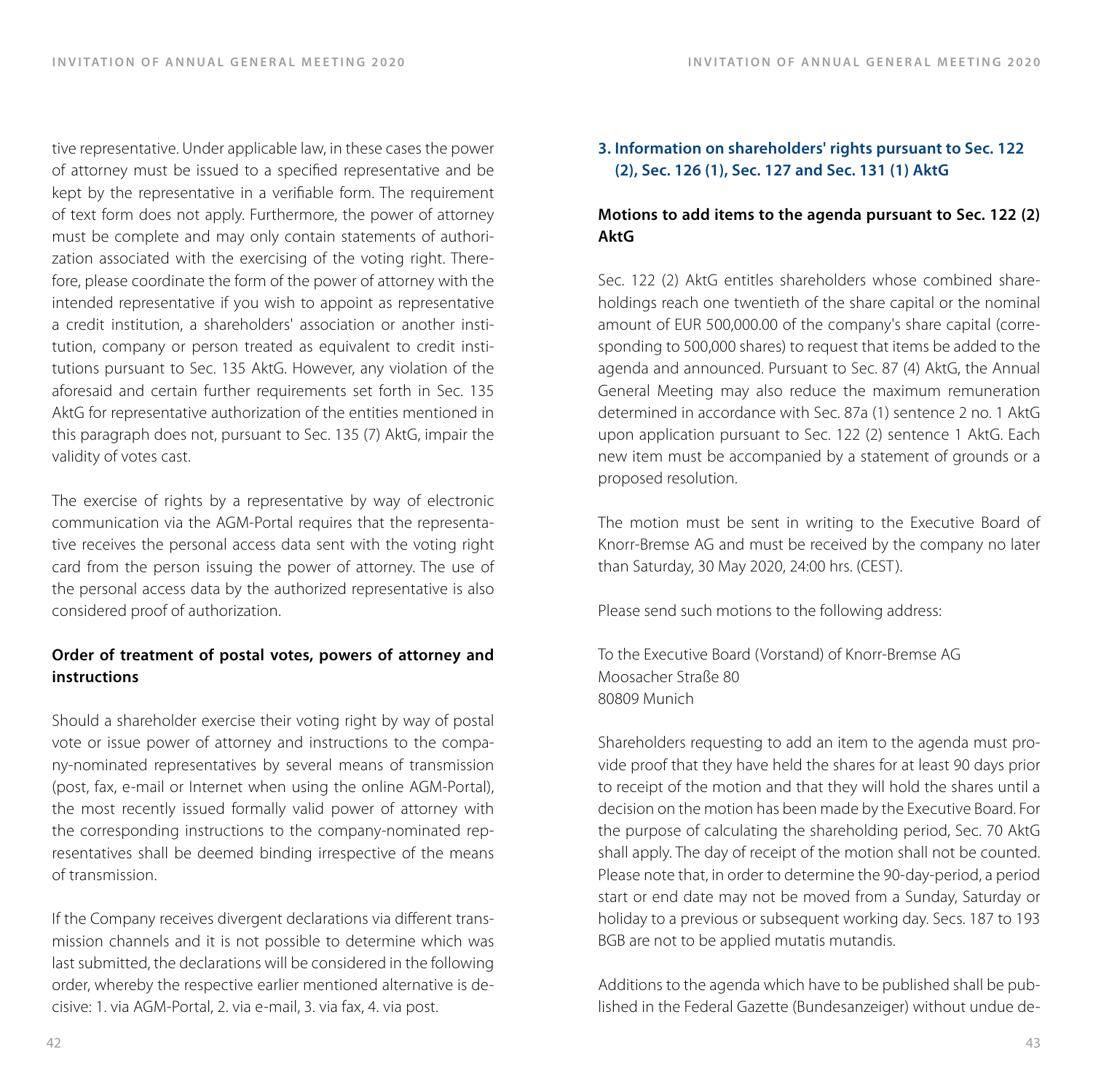lay after receipt of the motion unless they have already been published together with the invitation to the Annual General Meeting. These motions will additionally be published on the Internet at ir.knorr-bremse.com/agm and communicated to the shareholders in accordance with Sec. 125 (1) sentence 3 AktG.

No motions to add an item on the agenda can be submitted during the virtual Annual General Meeting. Motions submitted together with requests for supplements to be announced under supplemented agenda items will be repeated in the Annual General Meeting by the company-nominated proxies and will be treated as if they had been submitted orally at the Annual General Meeting by the applicant.

# **Shareholder counterproposals and election proposals pursuant to Sec. 126 (1) and Sec. 127 AktG**

Each shareholder is entitled to submit counterproposals in response to the proposals on the agenda items by the Executive Board or the Supervisory Board as well as election proposals.

Pursuant to Sec. 126 (1) AktG, proposals of shareholders, including the shareholder's name, the grounds for the proposal and any statements of the management, are to be made available to the relevant persons to be notified in accordance with Sec. 125 (1) to (3) AktG under the conditions set forth therein, provided that the shareholder has sent to the address below a counterproposal against a proposal of the Supervisory Board and/or the Executive Board with respect to a particular agenda item, including the grounds for the counterproposal, no later than 14 days prior to the Annual General Meeting of the company. For the purpose of calculating the above time period, the day of receipt and the day of the Annual General Meeting shall not be counted. Thus, the last permissible day of receipt is Monday, 15 June 2020, 24:00 hrs. (CEST). A counterproposal need not be made available if one of the exclusions pursuant to Sec. 126 (2) AktG applies. Moreover, the statement of grounds need not be made available if it exceeds a total of 5,000 characters.

No statement of grounds needs to be provided for election proposals made by shareholders pursuant to Sec. 127 AktG. Election proposals are made available only if they include the name, profession exercised and place of residence of the nominee and, in the case of an election of Supervisory Board members, information on their membership in other supervisory boards that must be created pursuant to applicable law (cf. Sec. 127 sentence 3 AktG in conjunction with Sec. 124 (3) sentence 4 AktG and Sec. 125 (1) sentence 5 AktG). Pursuant to Sec. 127 sentence 1 AktG in conjunction with Sec. 126 (2) AktG, there are further conditions under which election proposals need not be made available via the website. Furthermore, the requirements and provisions for making proposals available apply mutatis mutandis.

During the virtual Annual General Meeting counterproposals and election proposals are not possible. Properly provided, admissible, and timely counterproposals or election proposals will be repeated by the company-nominated proxy and considered as if they had been provided verbally in the Annual General Meeting.

Any shareholder proposals (including statements of grounds therefor) and election proposals pursuant to Sec. 126 (1) and Sec. 127 AktG shall be sent exclusively to

Knorr-Bremse AG Investor Relations Moosacher Str. 80 80809 Munich, Germany

or by telefax to: +49 (0)89 35 444 69 or by email to: investor.relations@knorr-bremse.com

Any proposals and election proposals submitted by shareholders which are to be made available (including the shareholder's name and – in the case of proposals – the statement of grounds) will be made available after their receipt on the website at ir.knorr-bremse. com/agm. Any statements by the management will also be made available on the above website.

# **Possibility to submit statements for publishing prior to the Annual General Meeting**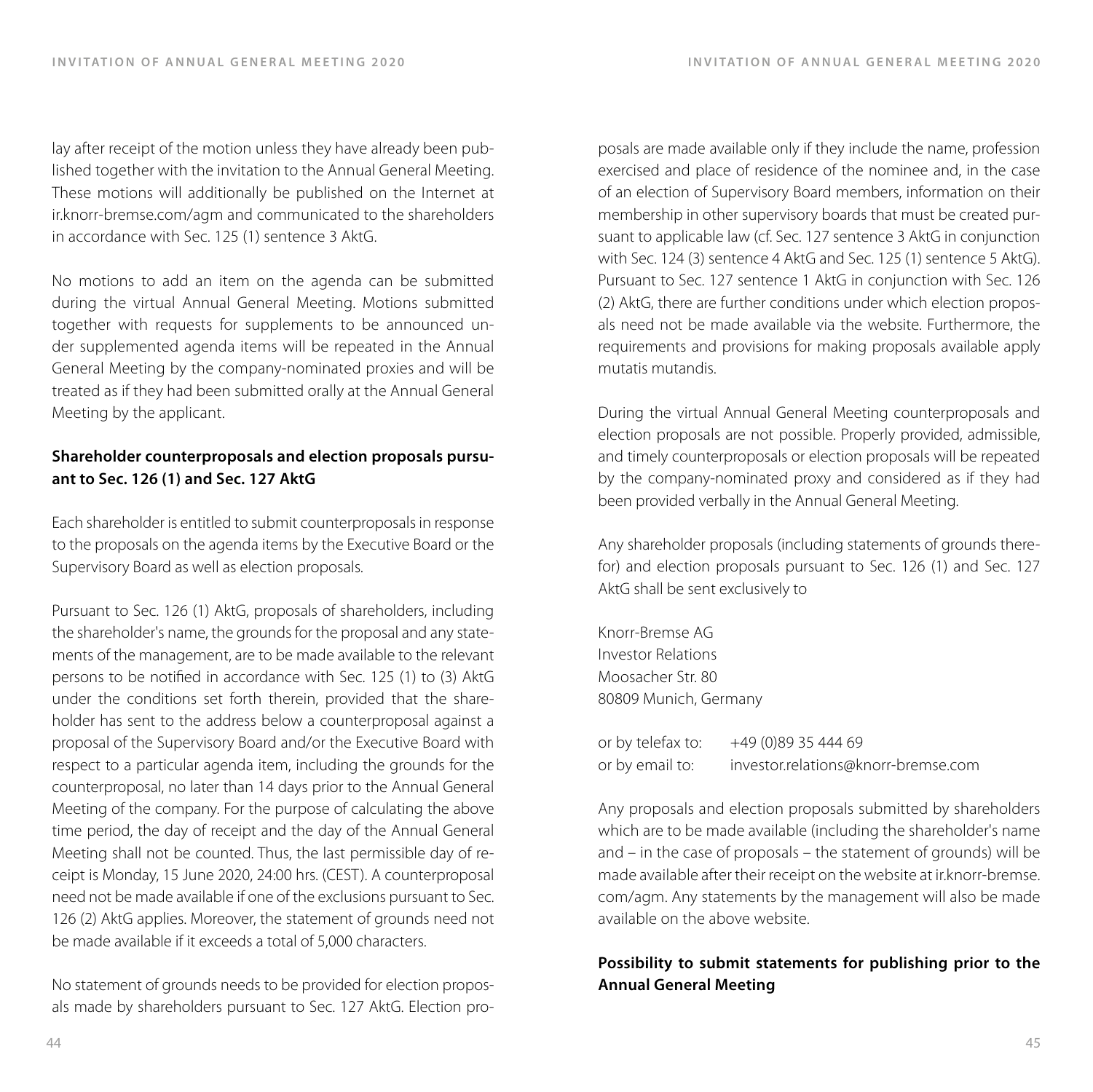Due to the concept of the Virtual Annual General Meeting only with the exercise of voting rights by postal vote or proxy with instructions and without electronic participation of shareholders, shareholders will not be able to comment on the Agenda at the Annual General Meeting.

The company, therefore, provides shareholders with the possibility of submitting statements with reference to the agenda for publication by the company on its AGM-Portal prior to the virtual Annual General Meeting. Shareholders who wish to submit a statement are requested to send it, including the name and the number of the voting right card, to the company in text form, by Saturday, 27 June 2020, 24:00 hrs. (CEST), at the latest to the following address:

Knorr-Bremse AG Investor Relations Moosacher Str. 80 80809 Munich, Germany

or by telefax to: +49 (0)89 35 444 69 or by email to: investor.relations@knorr-bremse.com

The length of a statement should not exceed 10,000 characters.

The publication of submitted comments takes place exclusively on the AGM-Portal.

In the course of publication, the name of the submitting shareholder or representative will be disclosed to other shareholders or representatives.

Attention is drawn to the fact that this does not imply a right to have a submitted statement published and, in particular, the company reserves the right to refrain from publishing statements with offensive content, content that could qualify as a criminal offence, obviously false or misleading content or content without any reference to the agenda of the Annual General Meeting, as well as statements the length of which exceed 10,000 characters or which have not been received by the Company in text form by the time and at the address, fax number or e-mail address mentioned above. Furthermore, the company reserves the right to publish only one statement per shareholder.

#### **Right of information and right to ask questions**

On the basis of the COVID-19 Mitigation Act, shareholders are not entitled to a right of information pursuant to Sec. 131 AktG at the Annual General Meeting, but they are given the right to ask questions by means of electronic communication (Art. 2 Sec. 1 (2) No. 3 COVID-19 Mitigation act). This does not imply a right to a reply.

With the approval of the Supervisory Board, the Executive Board of Knorr-Bremse AG has decided that questions from shareholders registered for the Annual General Meeting can be directed to the Executive Board via the AGM-Portal at ir.knorr-bremse.com/agm.

Questions from shareholders must be received by the Company after timely registration no later than the end of 27 June, 2020, 24:00 hrs. (CEST) via the Company's Internet-based AGM-Portal. The Company reserves the right, before answering questions from shareholders, to name the shareholders who have asked the respective questions. No questions can be asked during the virtual Annual General Meeting.

The Executive Board shall duly decide at its discretion on the basis of COVID-19 Mitigation Act which questions it will answer and how.

#### **4. Objection to the minutes in accordance with Sec. 245 no. 1 AktG**

Objections to resolutions of the Annual General Meeting can be stated for the minutes by shareholders who have properly registered for the Annual General Meeting on time via the internet-based AGM-Portal at ir.knorr-bremse.com/agm in accordance with Sec. 245 no. 1 AktG. A statement may be made via the Internet-based AGM-Portal from the start of the Annual General Meeting until the end of the meeting. The notary has authorized the Company to accept objections via the Internet-based AGM-Portal and will receive the objections via the AGM-Portal.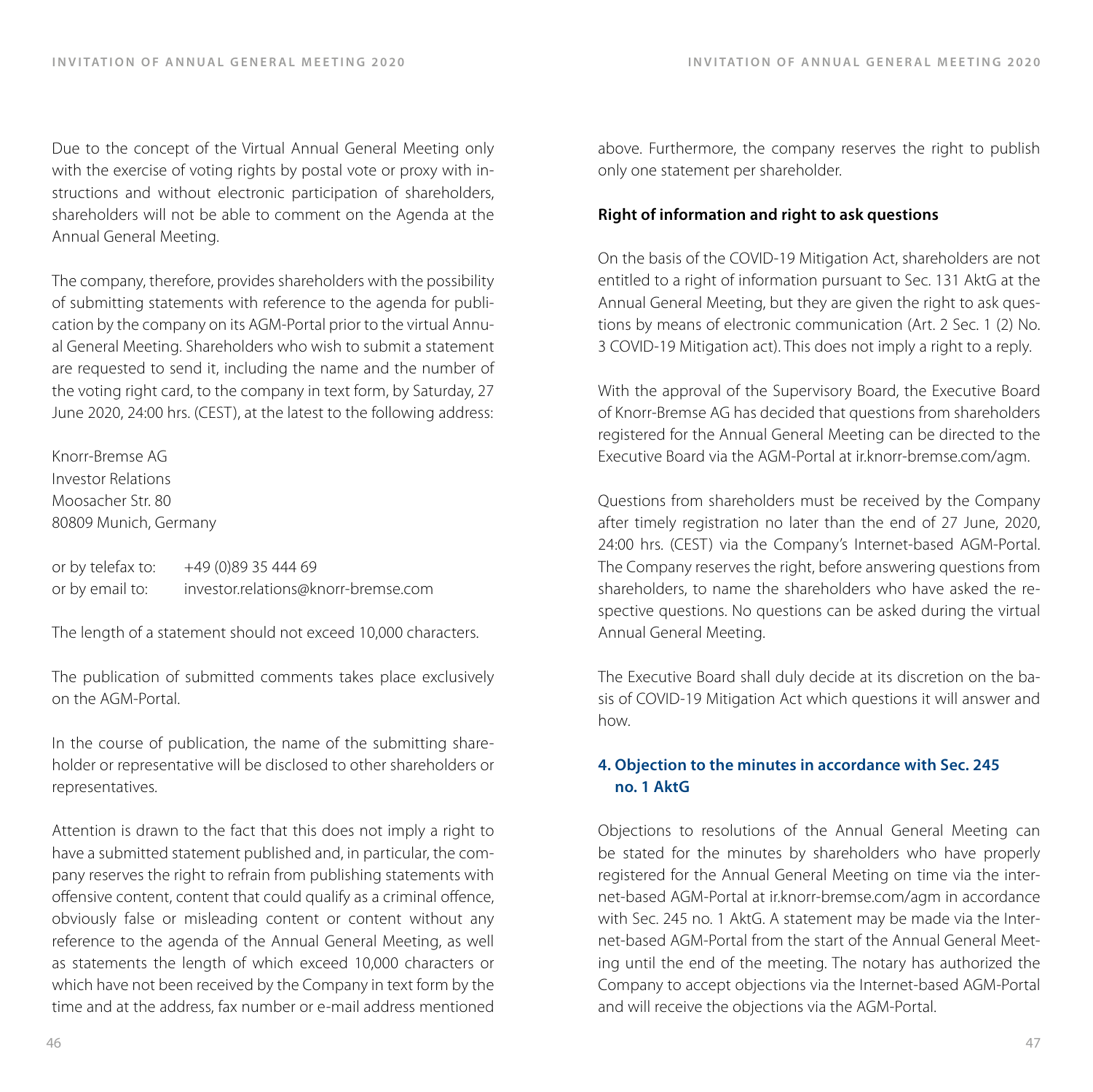#### **5. Information pursuant to Sec. 124a AktG and further explanation on the shareholders' rights**

The present notice to the Annual General Meeting, the documents to be made available under Sec. 124a AktG as well as further information relating to the Annual General Meeting can be accessed on the Internet at ir.knorr-bremse.com/agm and downloaded. There, one may also find further information on the shareholders' rights pursuant to Secs. 122 (2), 126 (1), 127, 131 (1) AktG.

After the Annual General Meeting, the voting results will also be published on the aforesaid website.

# **6. Broadcasting of the Annual General Meeting; video and audio recording**

The speeches of the Chairman of the Supervisory Board and of the Chairman of the Executive Board at the beginning of the Annual General Meeting will be transmitted live on the Internet also for persons who are not registered for the virtual Annual General Meeting. After the Annual General Meeting, a recording of the speeches of the Executive Board will be available at ir.knorr-bremse. com/agm.

#### **7. Information on data protection for shareholders**

As controller, Knorr-Bremse AG, Moosacher Str. 80, 80809 Munich, processes personal data of shareholders (last name and first name, address, email address, number and class of shares, type of ownership of the shares, postal votes/instructions, voting right card number and personal access data for the AGM-Portal) as well as personal data of the shareholder representatives, where applicable, in accordance with applicable data protection laws. The processing of personal data is legally required for the proper preparation, implementation, and follow-up of the Knorr-Bremse AG Annual General Meeting, for the exercise of voting rights, and for electronic participation. The legal basis for the processing of personal data is Art. 6 (1) sentence 1 letter c GDPR in conjunction with Secs. 118 et seqq. AktG and in conjunction with Art. 2 Sec. 1 of the COVID-19 Mitigation Act. In addition, data processing that is necessary for the organization of the virtual Annual General Meeting (e.g. publication of comments on the agenda submitted in advance on the AGM-Portal) can take place on the basis of prevailing legitimate interests (Art. 6 (1) sentence 1 letter f GDPR). Knorr-Bremse AG generally will receive the shareholders' personal data via the registration office of the credit institution that the shareholders have entrusted with the safekeeping of their shares (so-called depository bank). In some cases, Knorr-Bremse AG may receive personal data directly from shareholders.

The service providers commissioned by Knorr-Bremse AG for the purpose of organizing the Annual General Meeting will process the shareholders' personal data exclusively as instructed by Knorr-Bremse AG and only to the extent this is necessary for the performance of the services commissioned. In addition, personal data of shareholders or representatives who exercise their voting rights will be made accessible to other shareholders and representatives who participate in the virtual Annual General Meeting electronically subject to the statutory requirements (in particular via the list of participants, Sec. 129 AktG). This also applies to questions, shareholders or representatives submitted beforehand (Art. 2 Sec. 1 (2) sentence 1 no. 3, sentence 2 COVID-19 Mitigation Act), comments submitted in advance with reference to the agenda as well as in connection with an announcement of shareholder requests for additions to the agenda, counterproposals and election proposals. Furthermore, Knorr-Bremse AG may be obligated to transmit personal data of shareholders to further recipients such as, for instance, public authorities in order to comply with statutory reporting obligations.

Knorr-Bremse AG will erase the shareholders' or representatives' personal data in accordance with the statutory provisions, in particular if the personal data is no longer required for the original purpose of collection or processing, the data is no longer required in connection with administrative or court proceedings, if any, and if no statutory record retention requirements apply.

Subject to the statutory requirements, the shareholders have the right to receive information about their processed personal data and to require rectification or erasure of their personal data or the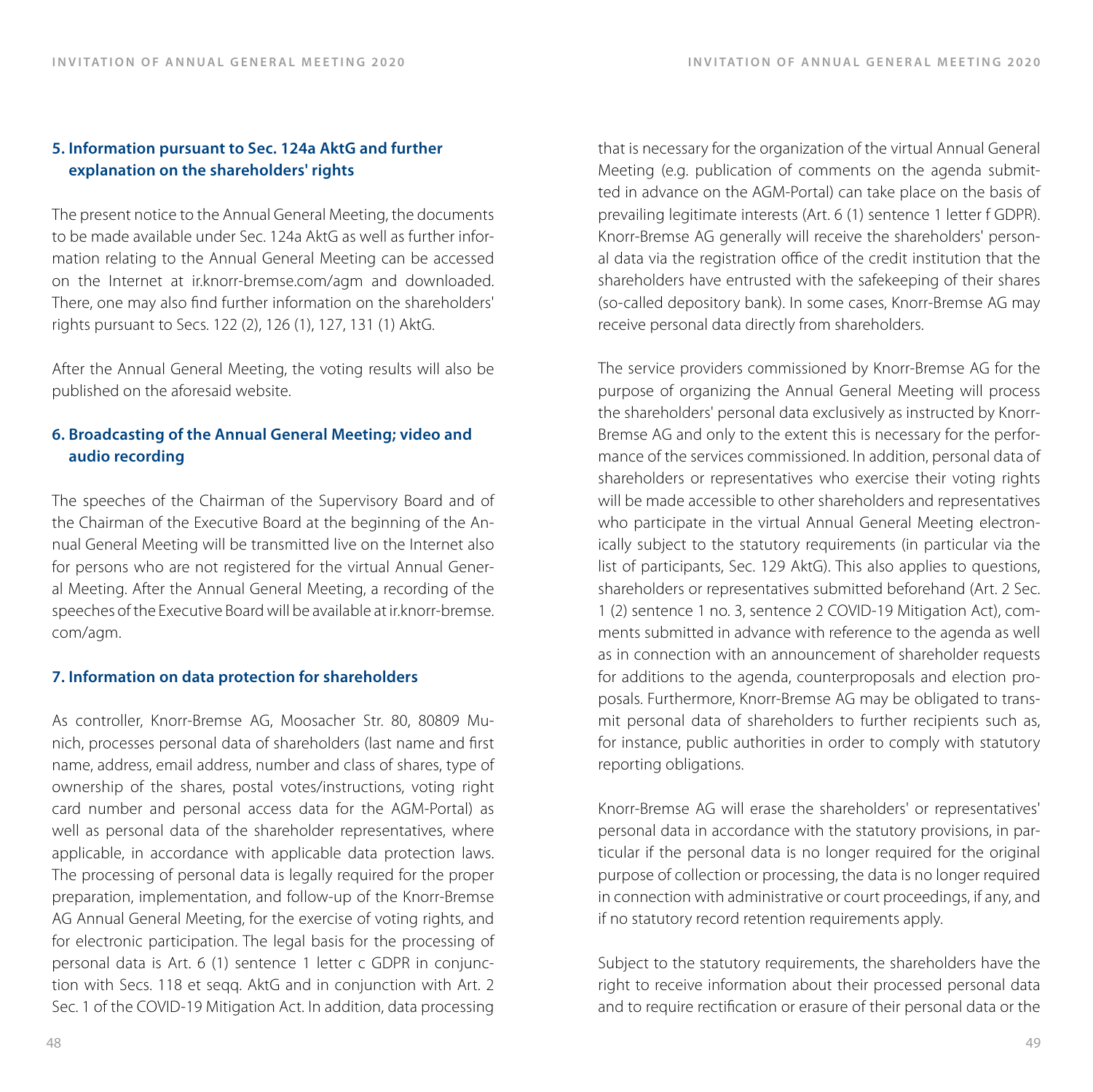restriction of the processing. The shareholders also have the right to lodge a complaint with the supervisory authorities.

If personal data are processed on the basis of Art. 6 (1) sentence 1 letter f GDPR, shareholders also have a right to object under the statutory requirements.

Shareholders and representatives may address their questions or comments on the processing of personal data to the data protection officer of Knorr-Bremse AG at:

Knorr-Bremse AG Data Protection Officer (Datenschutzbeauftragte) Moosacher Str. 80 80809 Munich, Germany datenschutzbeauftragter@knorr-bremse.com.

Additional information on data protection is available for shareholders on the website of Knorr-Bremse AG at ir.knorr-bremse. com/agm.

Munich, in May 2020 **Knorr-Bremse AG The Executive Board**